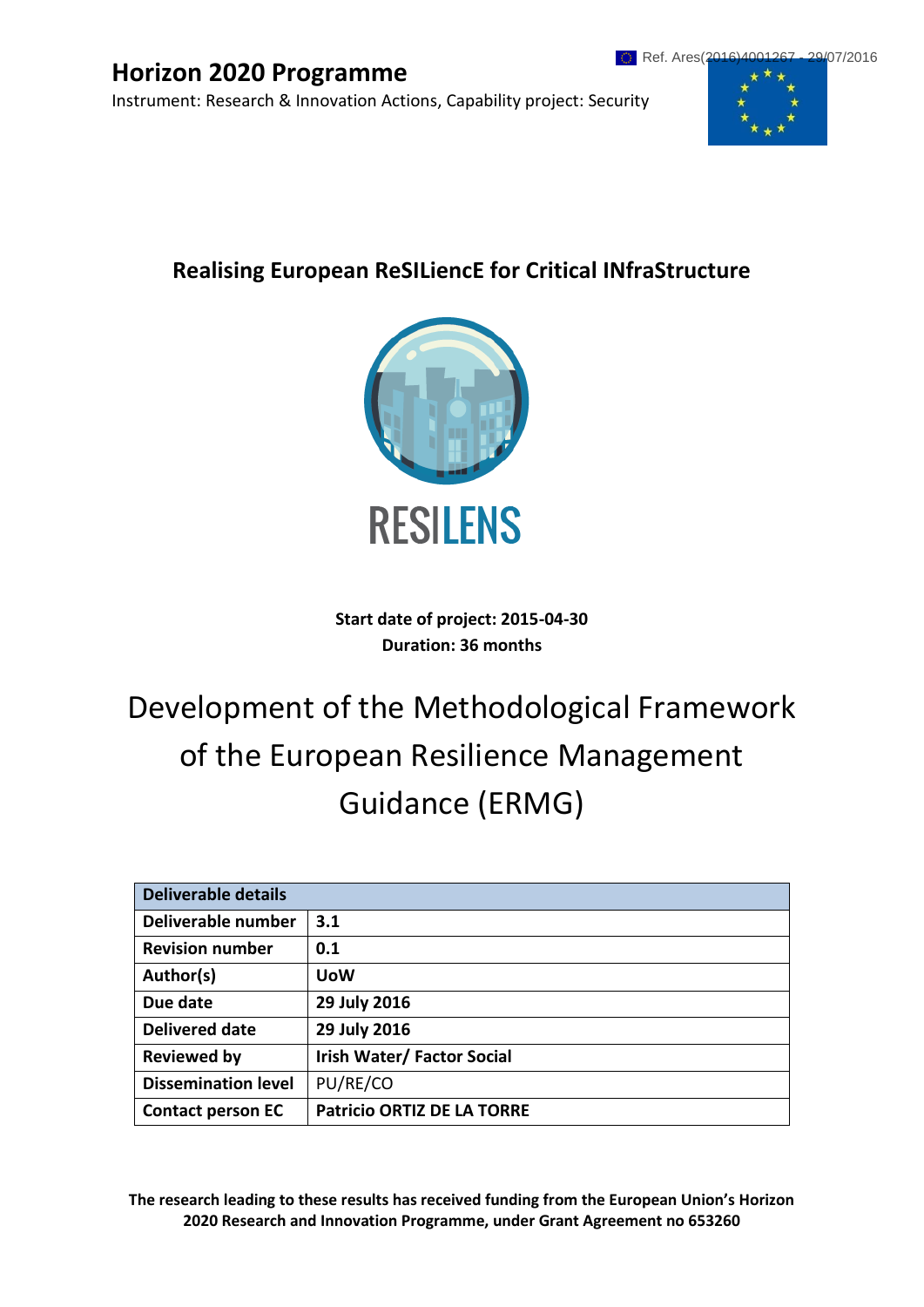| <b>Contributing Partners</b> |             |  |  |  |
|------------------------------|-------------|--|--|--|
| 1.                           | <b>TCD</b>  |  |  |  |
| 2.                           | <b>FhG</b>  |  |  |  |
| 3.                           | <b>FAC</b>  |  |  |  |
| 4.                           | <b>MTRS</b> |  |  |  |
| 5.                           | <b>SfJE</b> |  |  |  |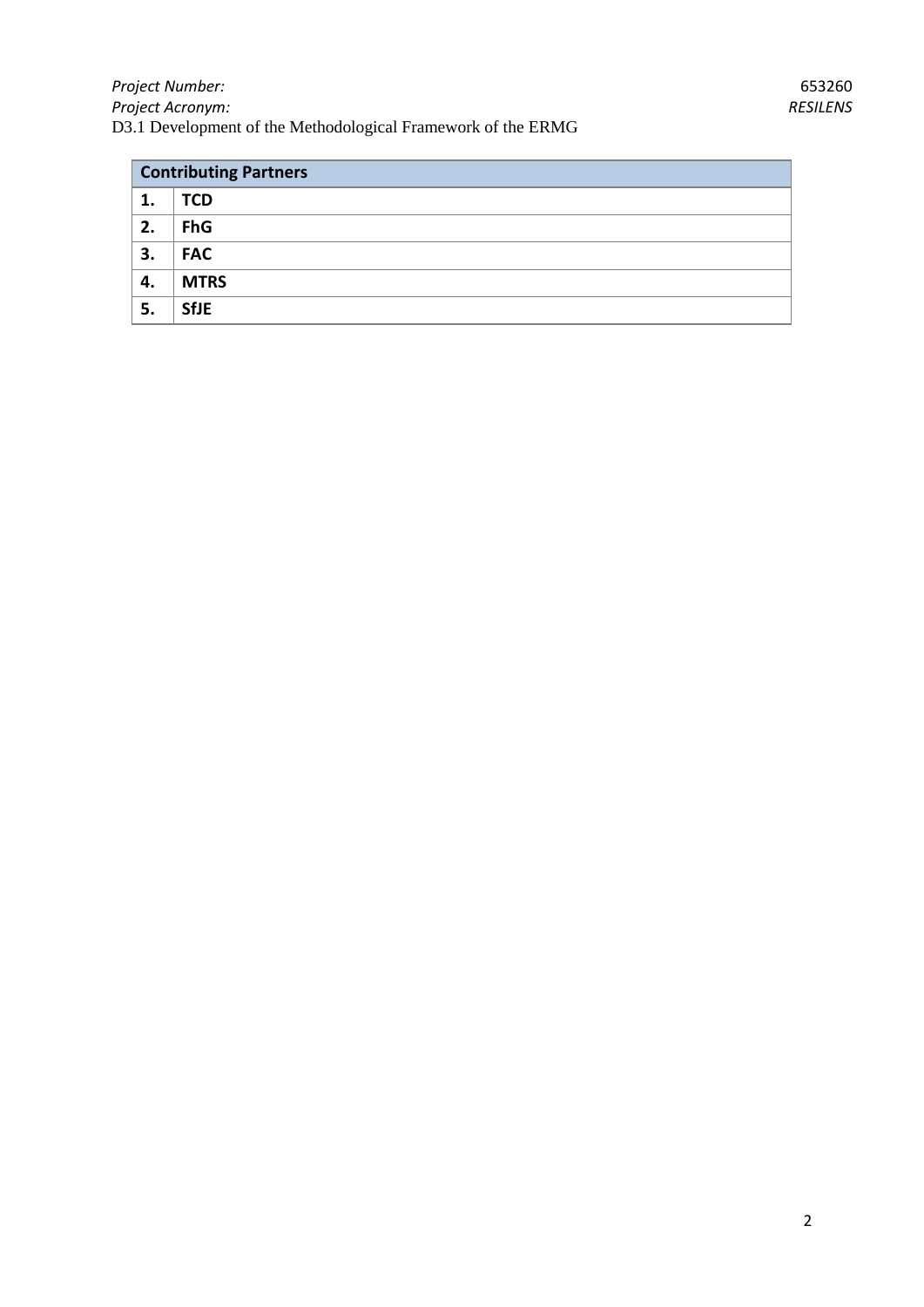#### **EXECUTIVE SUMMARY**

This deliverable combines the findings from the literature overview and practice experiences (WP1) with the various methodological elements underpinning the developed Critical Infrastructure (CI) Resilience Management Toolkit (WP2) to advance a methodological framework/set of principles for the European Resilience Management Guideline (ERMG) based on requirement lists, processes and methods/measures. This framework also reflects a critical engagement with existing International and EU Risk Assessment Guidance and the UNISDR urban resilience scorecards, as well as their ongoing evaluation.

The deliverable proceeds in five key parts. After situating this deliverable within the context of the work plan, and specifically WP3, we illuminate some critical challenges for developing a methodological framework for assessing resilience; why this needs to undertaken in relation to critical infrastructure; and, further unpack how the RESILENS approach extends existing standards and approaches to of risk management (as best represented by ISO 3100).

We then progress to an overview of all tools produced by the RESILENS project within WP2; focussing on the details of methods utilised, the rationale for this approach, as well as reflecting on the limitations and advantages of the given method and in particular, articulating how the tools move beyond the current state of the art. This process of aligning gaps and capabilities will inform the development of the draft ERMG. After drawing together this range of methodological approaches utilised in the RESILENS tools the penultimate section reflects and critically assesses the methodologies and ideas underpinning the RESILENS tools, how they compare to other approaches currently in use, identifying areas for further work and how these understandings will shape the ERMG.

The final section describes the foundation of the methodological framework through a sequence of complementary tools and their relevance to the formulation of the ERMG. Furthermore, it outlines a set of important principles which need to be adopted if we are to successfully move towards a CI resilience (CIR) approach; the need to move beyond complex, technical and specialist understandings of resilience that are often time and resource intensive that limits their wider applicability between organisations and wider sectors. Here we propose that the RESILENS approach to advancing the EMRG takes a simple, non-specialised semi-qualitative approach, using appropriate numeric measures of largely quantitative data that are constructed through collaboration amongst stakeholders. Such collaboration builds a shared understanding of social and organisational capacities and capabilities for resilience, allowing a deeper exploration of difference resilience foci, including contextual considerations and the systems connections, linkages and dependencies.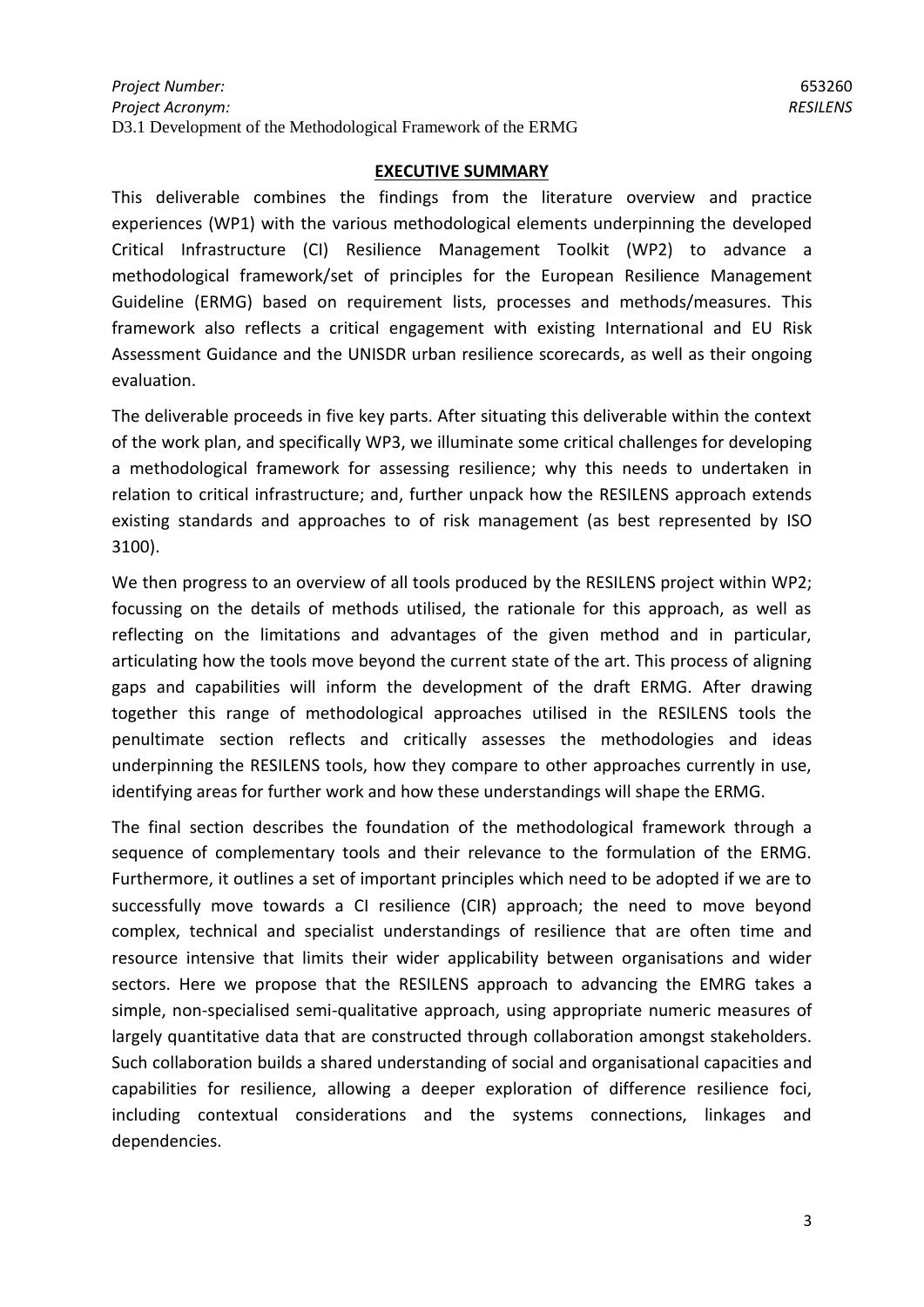# **Contents**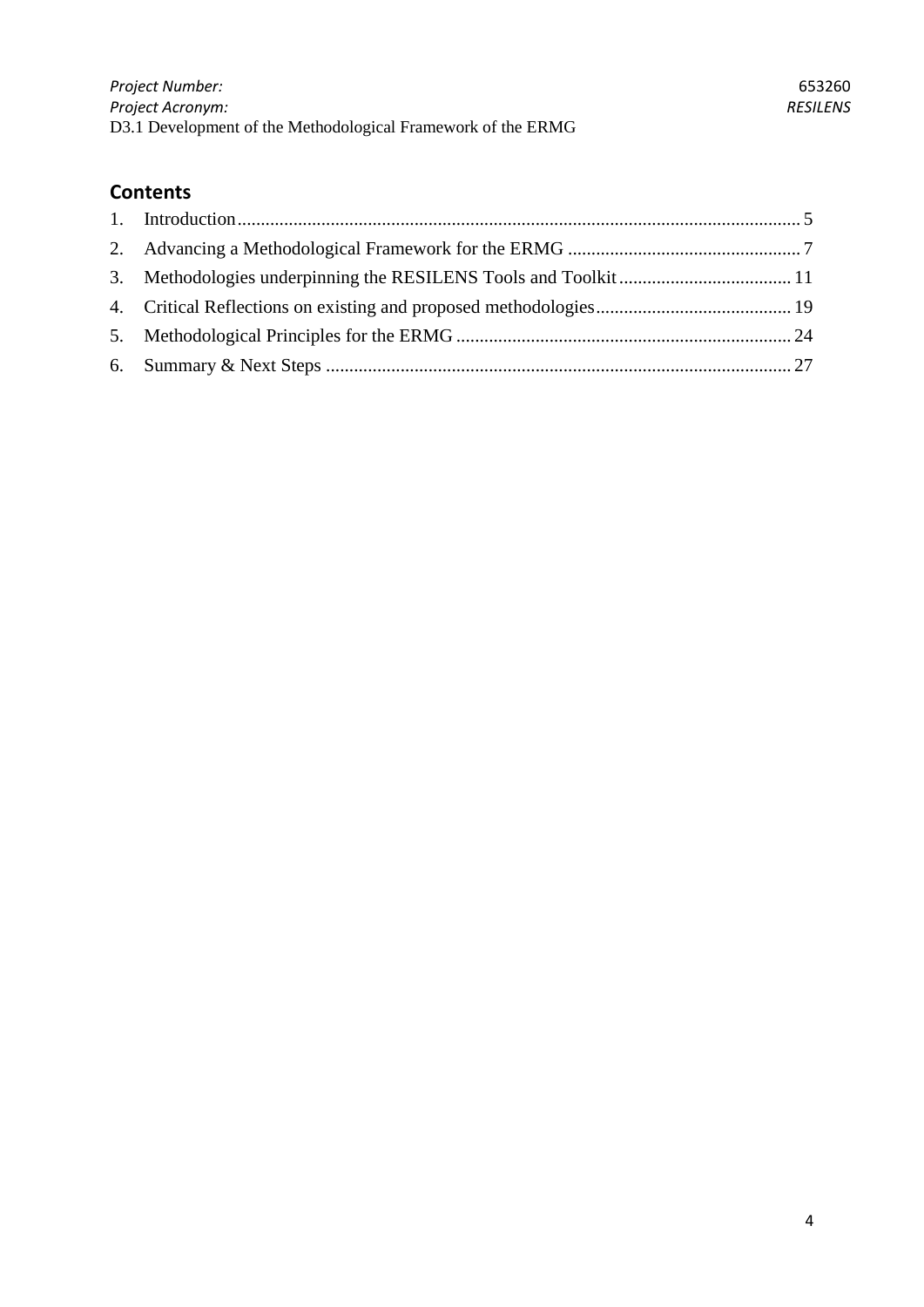# <span id="page-4-0"></span>**1. Introduction**

#### **Overview of the RESILENS project**

Critical Infrastructure (CI) provides essential functions and services that support societal, economic and environmental systems at national and European scales. As disasters and crises, both natural and man-made, become more commonplace, the need to ensure the resilience of CI so that it is capable of withstanding, adapting and recovering from disruptive events, is paramount. Moving resilience from a conceptual understanding to applied, operational measures that integrate best practice from the related realm of vulnerability assessment and risk management is the focus of the RESILENS project. RESILENS will develop a European Resilience Management Guideline (ERMG) to support the practical application of resilience to all CI sectors. Accompanying the ERMG will be a Resilience Management Matrix and Audit Toolkit (ReMMAT) which will enable CI systems (encompassing assets and organisations) to have their level of resilience quantitatively and qualitatively indexed. This toolkit is outlined in this Deliverable report. The developed toolkit will allow for the quantitative analysis of the resilience of the systems at different spatial scales (urban, regional, national and trans-boundary), which can then be iteratively used to direct users to aspects of their systems where resources could be concentrated in order to further improve their resilience levels. The ERMG and RESILENS resilience management methods will be tested and validated through stakeholder engagement, table-top exercises and three large scale pilots (transport CI, electricity CI and water CI). The ERMG and accompanying resilience methods will be hosted on an interactive web based platform - the RESILENS Decision Support Platform (RES-DSP). The RES-DSP will also host an e-learning hub that will provide further guidance and training on CI resilience.

Overall, RESILENS will aim to further advance the state of the art in CI resilience management and intends to increase and optimise the uptake of resilience measures by CI stakeholders.

#### **Overview of Work Package 3**

WP3 is initially concerned with analysing outputs from WP1 and WP2 and considering approaches taken to achieve CI resilience (CIR) as the basis for providing a methodological framework for developing an initial generic draft ERMG, integrating and advancing the SOTA in relation to resilience management and risk assessment. Both generic resilience management and sector specific resilience management will be addressed taking account of the need for consistent use of agreed terminology.

The development of the ERMG is an iterative process of incorporating different considerations, approaches and methodologies; these include the adapted European Risk Assessment Guideline and relevant supporting tools, standardized approaches and learning opportunities, as well as the different methodologies developed through the CONOPs. The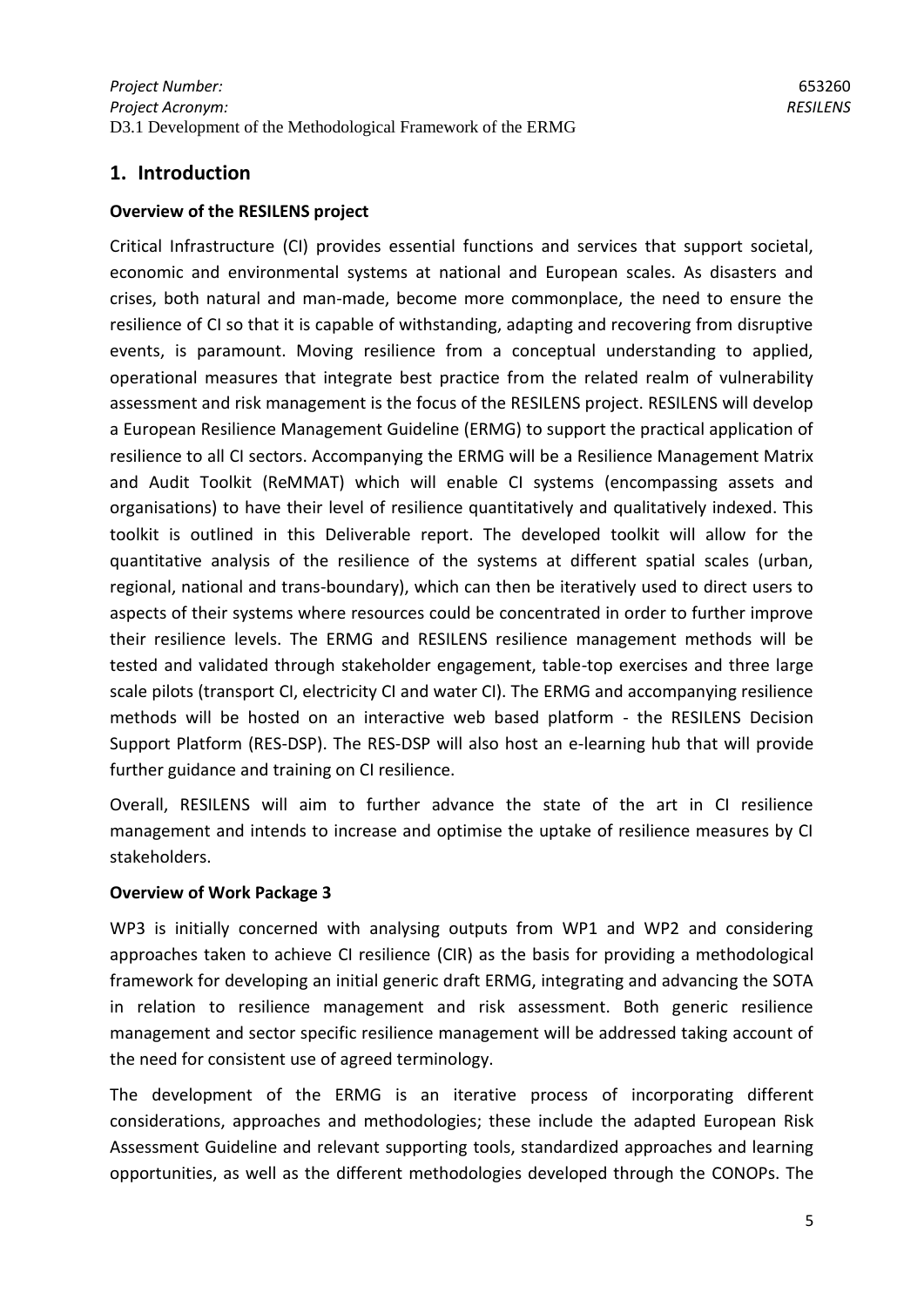draft ERMG will be subject to sector specific table top testing also involving the RESILENS Advisory Board and providing outputs to refine the ERMG.

The ERMG content will inform the interactive web based RESILENS Decision Support Platform (RES-DSP) which will host the ERMG and resilience management matrix and audit toolkit. RESILENS outputs on the RES-DSP will provide standardised terminology recommendations and integration of methodological approaches derived and taken from risk assessment and resilience management across various CI sectors operators, incident responders and other end users.

The final ERMG and the RES-DSP, addressing the needs and requirements of CI end-users, will be formulated in coordination with WP2 and WP3 task leaders to ensure methods and tools are correctly addressed. Inputs will also be taken from the findings of the evaluation and validation undertaken by sector specific pilot demonstrations in WP4 as well as input from CONOPS and harmonisation actions based on the outcomes of WP5, emphasising how these guidelines advance the SOTA.

## **Overview of Task 3.2 and Deliverable 3.1**

The aim of this task is to formulate a sequential methodological framework for all of the proposed approaches, methods and processes within RESILENS, which will act as a conceptual pathway for the development of the ERMG and also the navigation through other project outputs. This process begins by reflecting on the purpose of a methodological framework, the emerging methodological considerations illuminated in the state of the art and gap analysis, and their relevance for methods that advance CIR (in RESILENS WP1).

Fundamental to this work was a detailed analysis of all tools produced within WP2 This was done to reflect on their respective methodological and epistemological underpinnings, as well as to critique the rationale of the proposed approach, including their appropriateness in comparison to alternative methodologies and how the chosen approach will advance beyond the current state of the art. Following a brief comparison of the proposed approaches against existing best practice and guidance, this task aims to compose a collective framework of methodologies for all RESILENS tools, as well as a series of methodological principles for how this will be translated into the ERMG.

This task acts as a bridge from the tools initially developed in WP2 to their wider application across the RESILENS project. Within the boundaries of WP3, Task 3.2 connects these tools by providing broader methodological principles for the formulation of the ERMG, with the wider aim of considering how RESILENS move beyond the existing state of the art to facilitate the operationalising of resilience.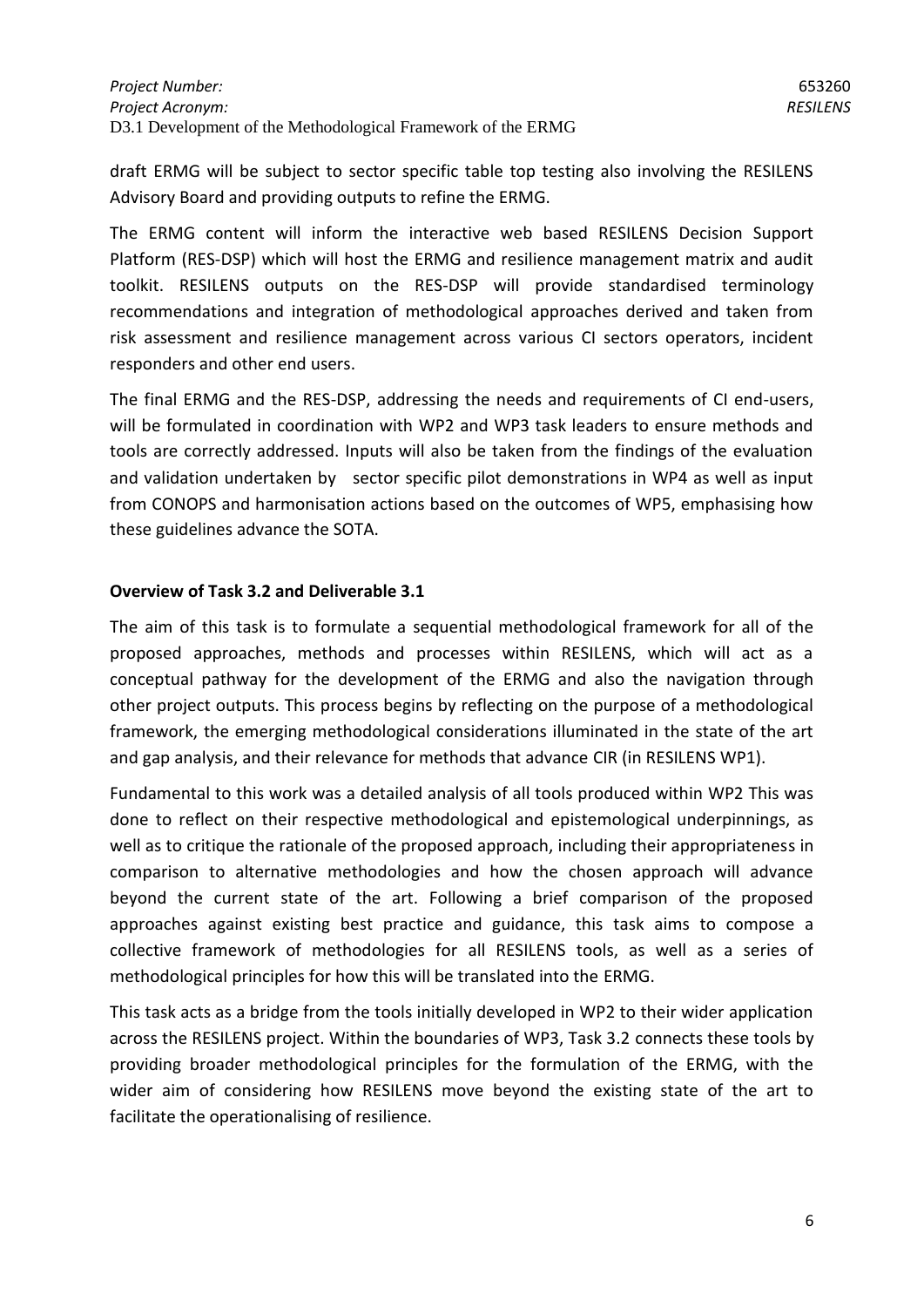# <span id="page-6-0"></span>**2. Advancing a Methodological Framework for the ERMG**

In this deliverable we advance a methodological framework, for use in structuring the EMRG, as well as for understanding the methodological underpinnings and sequencing of developed tools. In doing so we draw upon the wide ranging literature and practice reviews from WP1 and WP2, which reflect upon the methodological approaches to enhancing resilience across sectors. The State-of-the-Art (SOTA) as outlined with D1.1, highlighted the ongoing transition from a more limited critical infrastructure protection (CIP) to a more holistic and forward-thinking, critical infrastructure resilience (CIR). Key to this approach has been the conceptualisation of CI as system of systems, operating in a complex and uncertain context, which necessitates transformational approaches and tools that promote resilience enhancement, based upon social and organisational factors, adaptability and ongoing learning. D1.2 reflected upon the experiences and practice of existing CI stakeholders, which in turn informed the gap analysis in D1.3. The gap analysis detailed ways to extend beyond the current SOTA. Furthermore, WP2 has built upon this approach through the steps and stages approach, as proposed in D2.1 and the range of resilience enhancing tools described in D2.2 and D2.3.

In simple terms the methodological framework seeks to specify 'what' we are aiming for in advancing the ERMG framework (i.e. to enhance CIR) and the methodologies - the 'how' – we will deploy including the range of methods, tools etc. Thus the role of this task is to highlight the most appropriate sequence of methods to use from previous risk assessment and resilience management approaches across different CIs and stakeholders, as well as to select and combine them into a workable schema tailored to perform selected functions in an optimal way. Accordingly, the methodological framework (i.e. the range and combination of methods) needs to evolve and will be redefined and refined throughout the process through testing and the views of key stakeholders. This will be undertaken in WP4.

#### **Methods for Assessing Risk and Resilience**

1

In recent years, and across numerous disciplines, many indices and frameworks have been developed which seek to standardise methods of assessing the properties of resilience, including CIR<sup>1</sup>. However, as one commentator observed, 'in general, these measures employ different definitions of resilience, they are constructed using dissimilar constituents (indicators or variables), they are utilised for different purposes – and as a result they ultimately measure different things. Even a basic exploration of what might

 $^{1}$  For example see: Bruneau et al., 2003; O'Rourke, 2007; Fisher and Norman, 2010; Bakkensen et al., 2016.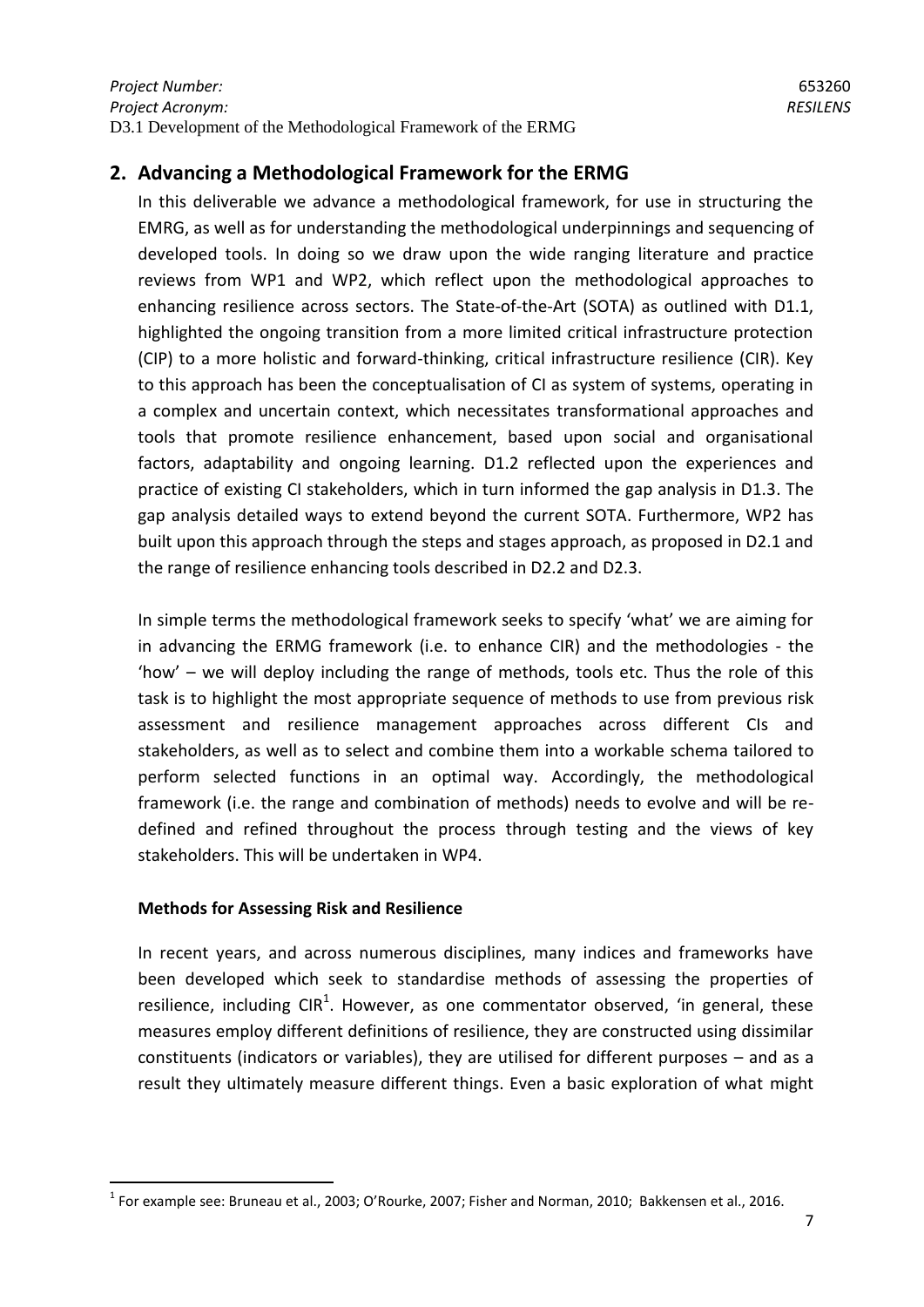constitute a measure (or index) of resilience, for example, reveals the difficulty in establishing a measure that is both accurate and 'fit for purpose''.<sup>2</sup>

Whilst there is no agreed international measurement approach for resilience and CI resilience, there is broad agreement on *why* we need to measure it; to *characterise* resilience in context and articulate what it requires to implement, to *raise awareness* amongst individuals with the potential to contribute to resilience, to provide transparency for the *allocation of resources* for resilience, to *build resilience* as a means to address disruptive challenges and finally to *monitor policy performance*. 3

In part, such ideas are addressed in existing risk management standards and guidance that currently assist CI providers and operators in seeking to reduce their exposure to risk. Notably, risk assessment matrices are often used by CI stakeholders (For detailed appraisal of how RESILENS is drawing on such measures see D1.3 and D2.1), typically based upon the approach outlined by the ISO31000 family of risk management standards, which advocate a risk-based process and understands risk as *'the effect of*  uncertainty on objectives<sup>'.4</sup> Such an approach views risk management as a step-by-step process and provides a universal blueprint for its practice. As the World Bank notes, ISO31000 provides a 'universal paradigm' for risk management which is sufficiently broad to be used across sectors and contexts*<sup>5</sup>*

See Fig.2.1, below for ISO 31000's Risk Management Process:

<u>.</u>

 $2$ Prior and Hagmann, 2013, p.4; see also Hinkel, 2011

 $3$ Prior and Hagmann, 2013; Coaffee and Lee, 2016

<sup>4</sup> International Organization for Standards, 2009

 $<sup>5</sup>$  World Bank, 2012</sup>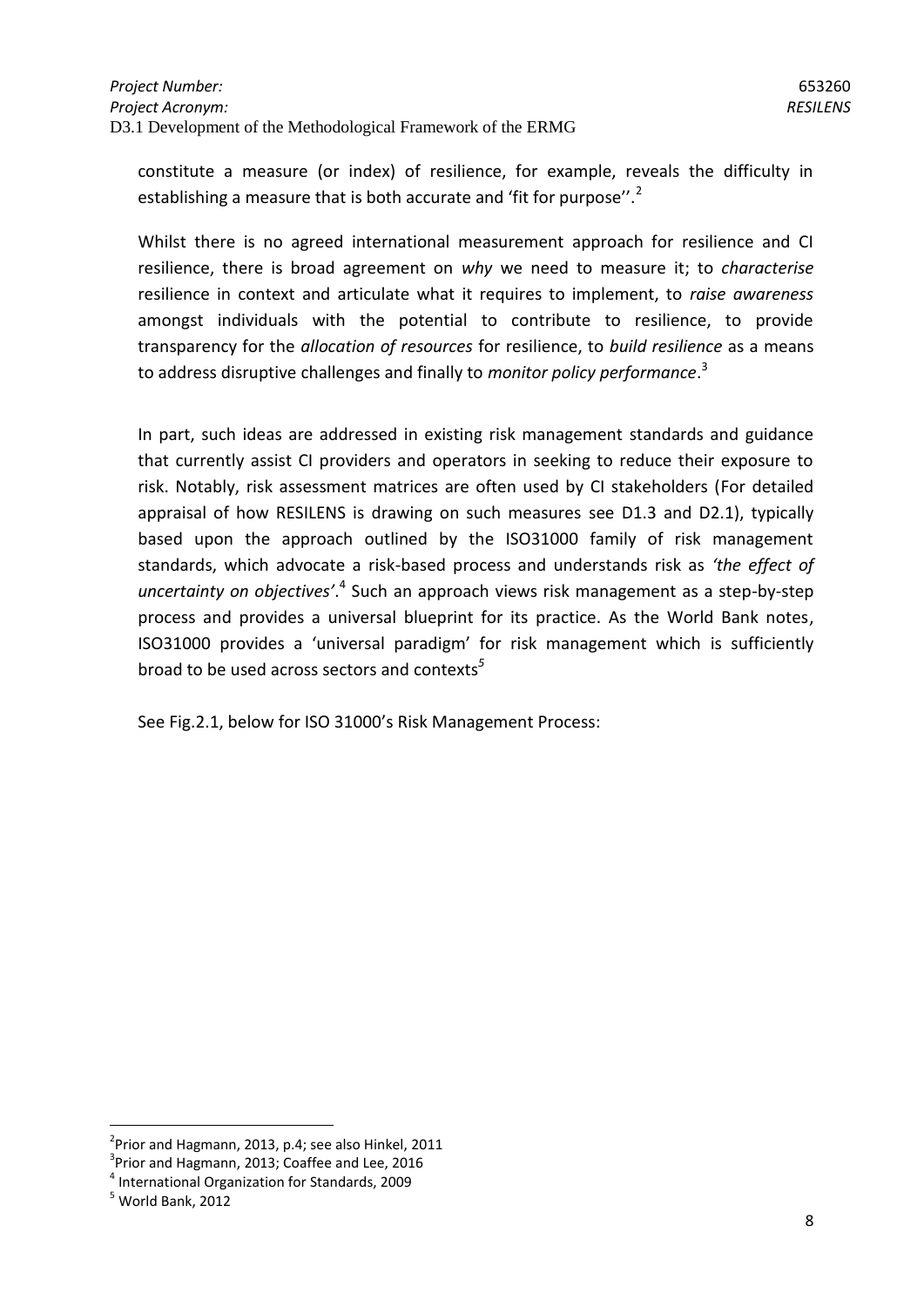

## **Fig.2.1 – ISO 31000 Risk Management Process**

ISO 31000 is a 'foundation document' for international risk management practice, acting as a universal standard for ensuring that risks are addressed in a similar manner across countries and industries.<sup>6</sup>Others have noted that this necessary broadness for application across many sectors means that it often fails to capture context-specific issues which are particularly important for resilience; this over-standardization can all too often promote a 'rigidity-trap' which limits adaptability and flexibility.<sup>7</sup>However, ISO31000 *is not* an approach for addressing resilience on its own, rather a way of preparing and responding to known risks; an approach which RESILENS seeks to extend through an examination and reflection upon system components which contribute to resilience through a cycle of prepare, prevent, protect, respond and recover, and the blending of these with risk management steps from ISO31000 (see D2.1 for further details of this approach).

A more nuanced approach to risk management is given by the European Commission's (2010) "Risk Assessment and Mapping Guidelines for Disaster management" paper, which advocates a semi-quantitative risk assessment approach, based upon some principles from the ISO 31000 series, and which aims to build a common European approach to risk management:

*'The main purpose of these guidelines is to improve coherence and consistency among the risk assessments undertaken in the Member States at national level in the prevention,* 

 $<sup>6</sup>$  Little et al., 2012</sup>

 $<sup>7</sup>$  Rogers, 2013</sup>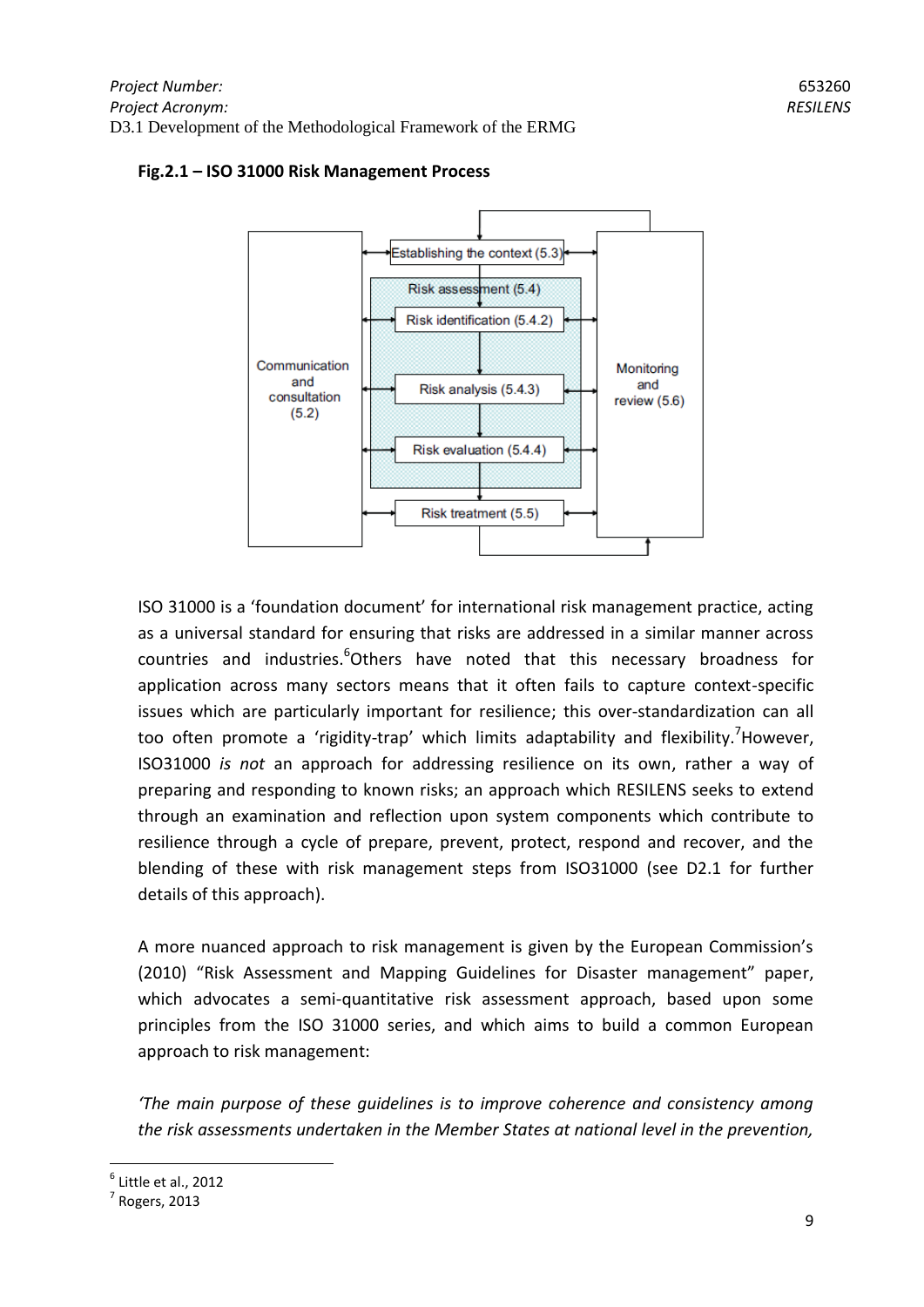*preparedness and planning stages and to make these risk assessments more comparable between Member States. Coherent methods for national risk assessments will support a common understanding in the EU of the risks faced by Member States and the EU, and will facilitate co-operation in efforts to prevent and mitigate shared risks, such as crossborder risks.'<sup>8</sup>*

Expanding upon ISO 31000 and incorporating relevant EU regulations including those related to flooding and critical infrastructure, the European Guidelines advocates the use of a risk matrix linked to a disaster management cycle and stresses the importance of 'common terminology' and 'shared understanding of concepts'. The guidelines also make the case for a multi-hazards and multi-risk approach and for wider consideration of potential cross-border impacts and multi-risk events. Within this context, it acknowledges that risk management is a multi-actor process and that the use of spatial risk mapping is essential to supporting this work. These understandings have informed the key principles underpinning the RESILENS tool development (for a detailed appraisal of this see D2.1, D2.2 and D2.3).

Within the associated context of disaster risk reduction, many have noted the intrinsic advantage of simple standards in promoting compliance and improved working, as opposed to quantitative, metrics; *'where general principles and quality standards are superior to metrics is in the flexibility they retain when applied across variegated local contexts.'*<sup>9</sup> However, there is also acknowledgement that whilst standards offer some additional flexibility, where they are insufficiently contextual they can create a 'rigidity trap' of over-standardisation that limits effective practice. This echoes some of the findings of WP1, which noted the importance of local context to resilience approaches, including social and organisational factors, but which were often overlooked as a result of the widespread emphasis on physical robustness, quantitative measures and 'lockedin' existing practices. By contrast, the RESILENS understanding of resilience sees it as an ongoing process that seeks to understand and adapt to the complexities of change and disruption, moving beyond the technical process of risk management and risk assessment and embrace the wider dimensions of resilience for assessing, quantifying or implementing the resilience of CI.

<sup>8</sup> European Commission, 2010, p.6.

 $<sup>9</sup>$  Rogers, 2013</sup>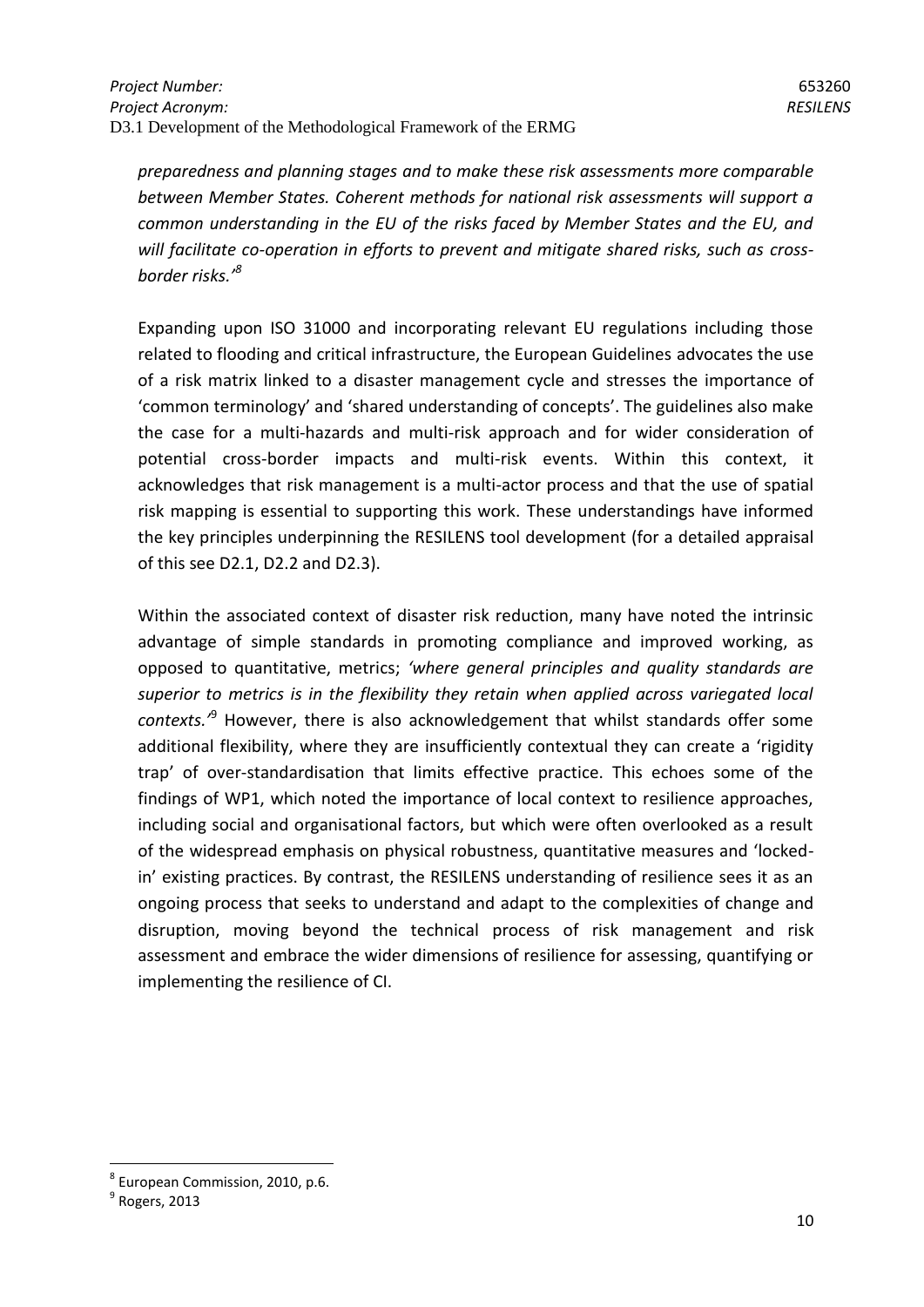# <span id="page-10-0"></span>**3. Methodologies Underpinning the RESILENS Developed Tools**

The aim of this section is to provide an analytical overview of all tools produced by the RESILENS project within WP2. This will focus on the details of methods utilised, the rationale for this approach, as well as reflect on the limitations and advantages of the given method and in particular, articulate how the tools move beyond the current state of the art. This process of aligning gaps and capabilities will then be used to inform the development of the draft ERMG.

As part of Task 3.2 we assessed the methodologies underpinning RESILENS tools (summarised in Table 3.1) – further details of which can be found in D.2.1, 2.2 and 2.3. Fig.3.1, below shows how the proposed tools are organised within the RESILENS project.



# **Fig.3.1. – Organisation of RESILENS Tools**

# **RESILENS Steps and Stages Approach - A process oriented analytical resilience assessment approach based on resilience dimensions**

This simple, process orientated approach to resilience assessment adopted by RESILENS builds on the widely applied and understood ISO standards for risk management, enhanced through the consideration of resilience for use in the complex systems of critical infrastructure. By using resilience management and analysis dimensions (e.g. resilience cycle phases, resilience domains, technical resilience capabilities, etc.),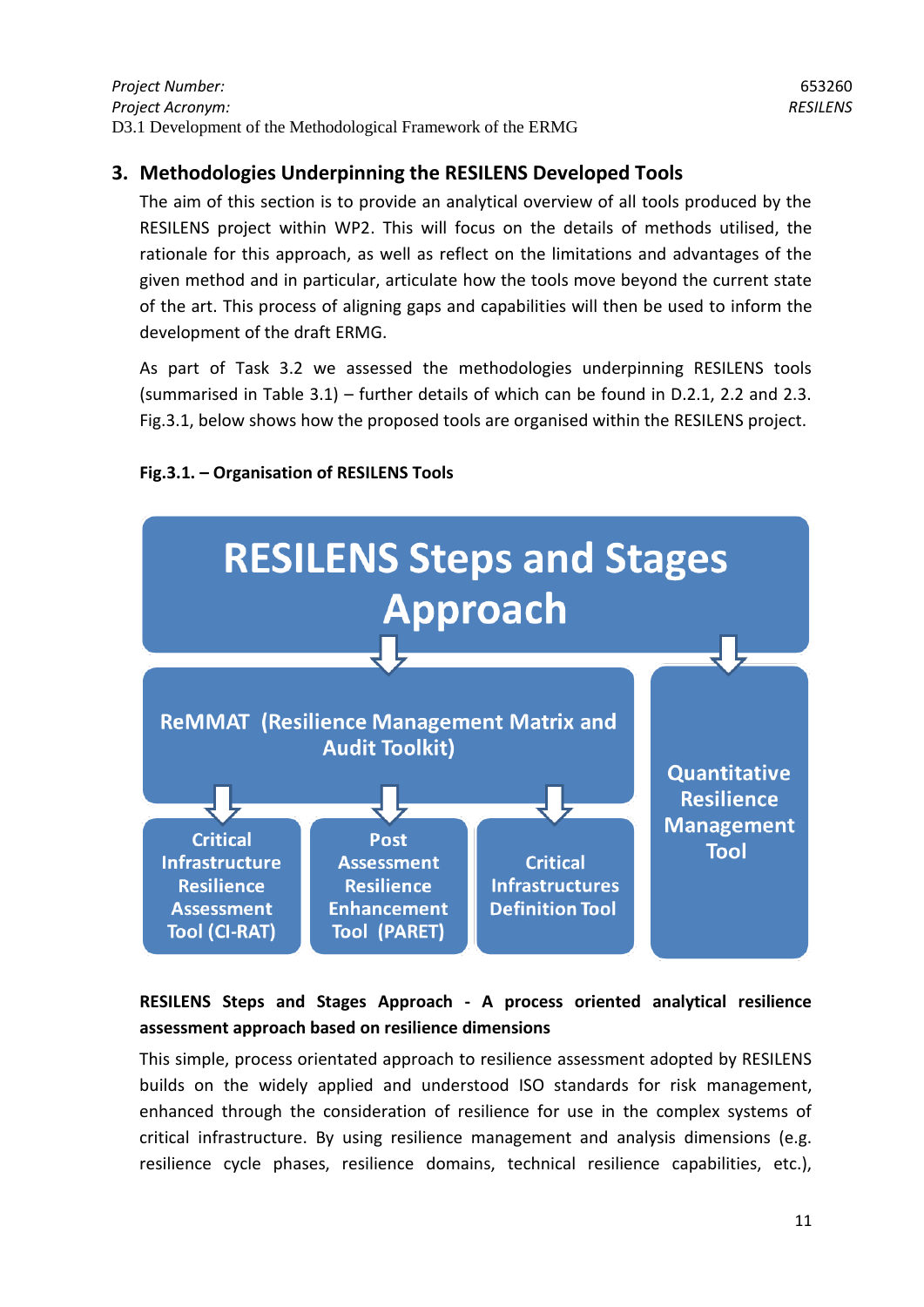combined with risk management steps from ISO 31000, the approach informs a process of resilience assessment of the systems under investigation. This extends traditional risk management and analysis approaches to reflect wider system resilience properties, rather than simply considering scenario specific risks. It also does it in a way that will be familiar to many within the CI industry, being grounded in well-used standards.

As such, different resilience dimensions can be adopted according to the use context. A flexible nesting of qualitative and quantitative approaches allows for the consideration of overall risk assessment measures as well as of single or multiple resilience dimensions including resilience properties, criteria or qualities, resilience phases or stages, resilience domains as well as technical and societal resilience capabilities. The possibility of using additional resilience dimensions in the future ensures flexibility.

## **ReMMAT (Resilience Management Matrix and Audit Toolkit)**

The web based RESILENS resilience management matrix and audit toolkit (ReMMAT) is a combination tool of complementary methods, encompassing a suite of functionalities developed in WP2 and is designed to operate in logical progression as a "single functioning unit" to achieve the overall goal of providing a resilience assessment function, resulting in the scoring of the resilience level of the CI system evaluated. In addition to this, the resilience evaluation function of the toolkit also provides an indication of the most relevant stages of the resilience cycle that the CI operators can focus on, as a means to further improving their resilience levels. The ReMMAT also contains an audit tool aimed at providing guidance to the CI operators on the interpretation of their obtained resilience scores, how to use the scores, and to support the incorporation of organisational, societal and political considerations for developing implementable resilience enhancement strategies. In addition, a GIS visualisation of the resilience of investigated CI assets or systems is provided in the ReMMAT toolkit which is linked to the resilience scores, and supports the CI operator/owners understanding of the spatial resilience status of the different investigated assets in their CI system.

The Critical Infrastructure Resilience Assessment Tool (CI-RAT) (presented in D2.2)is the main resilience assessment tool in the toolkit. This digitised semi-quantitative assessment tool is what comprises and is referred to as the *Resilience Management Matrix Tool* in the RESILENS toolkit. In addition to the overall score provided for the investigated CI, drilled down scores on specific CI components, stages and domains which may be of particular interest to the CI operator can also be obtained from the matrix tool results.

The CI-RAT is devised to provide critical infrastructure operators with a way to evaluate the resilience of their infrastructure, according to the project's resilience concept. This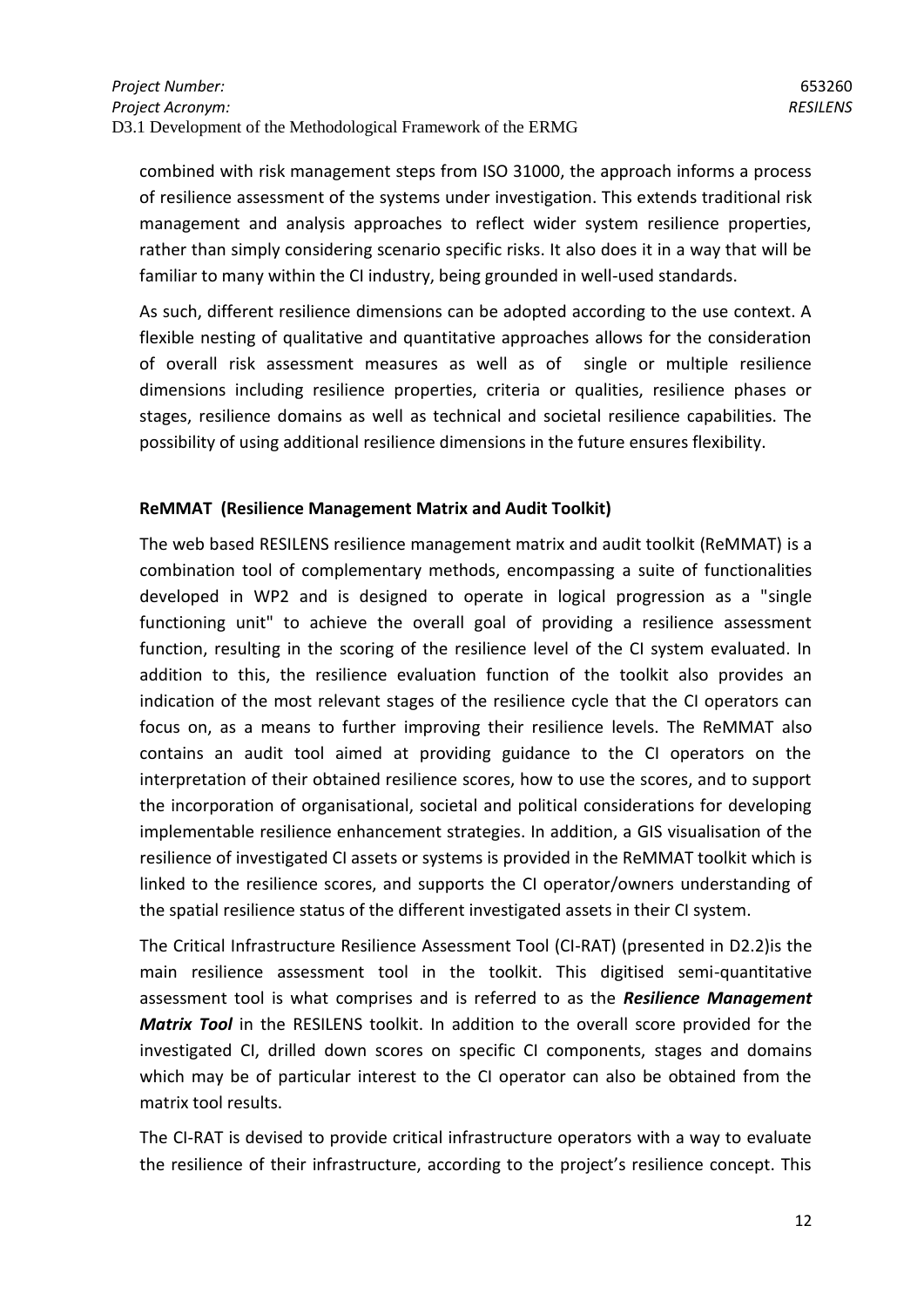approach is based on three key resilience management steps: (1) The processes taking place prior to the disruption – *prepare, prevent and protect*; (2) The processes taking place during the disruption – *mitigate, absorb, adapt* and (3) The processes taking place after the disruption – *respond, recover and learn*. The tool provides a scorecard in which a semi-quantitative assessment is performed in relation to a variety of measured items. It enables assessment of resilience based on each of the operator's three resilience management steps and their components.

The digitised CI-RAT approach used in the toolkit is based upon the widely-used UNISDR Disaster Resilience Scorecard for Cities, which uses a self-assessment process that is widely understood, relatively simple, flexible and hence can be adapted contextually. One criticism of the scorecard approach is that it can be time consuming. To overcome this, the resilience management steps developed in the project (D.2.1) are converted into three 'requisites' in the assessment tool, which simplifies the process and makes the components of the assessment bespoke to the CI sector. Each of the three requisites includes secondary fields called 'components', each of which includes 'items measured' together with succinct descriptions. The assessment of each item is based on 'six assessment criteria', classified from 5 to 0, with 5 representing the fullest achievement of the criteria and 0 representing the least achievement. This approach allows individual CI operators/owners to focus on specific aspects of CI or their own priorities within the defined system.

Given the potential resource limitations of CI operators, CI-RAT adopts a semiquantitative approach. This allows CI operators/owners to draw upon quantitative measurements where available, to make informed estimates and to draw together both the quantitative and qualitative measures, which the SOTA report (D.1.1) identified as critical to move forward traditional approaches to risk assessment (see D2.1 for further details). Together these provide operators/owners with a situational picture of the resilience of their systems and sub-systems, represented by a numerical score, in a manner that is straight-forward and easy to use.

To facilitate an understanding of the obtained resilience scores, resilience concepts and how these affect the CI operations, an additional functionality is provided for in the toolkit via a qualitatively-based methodology audit tool associated with the matrix tool. The Post Assessment Resilience Enhancement Tool (PARET) presented in D2.2 was adopted and digitised for use in the toolkit to provide an audit function. This tool will be applied across each of the stages of the resilience components, stages and domains identified in the Matrix tool and contain steps and guidance for potential organisational actions that can be applied to help build the resilience of the investigated CI system or of a particular asset. The digitised qualitative support tool developed and presented in Task 2.3 was therefore further refined to meet this goal and is referred to as the *Resilience*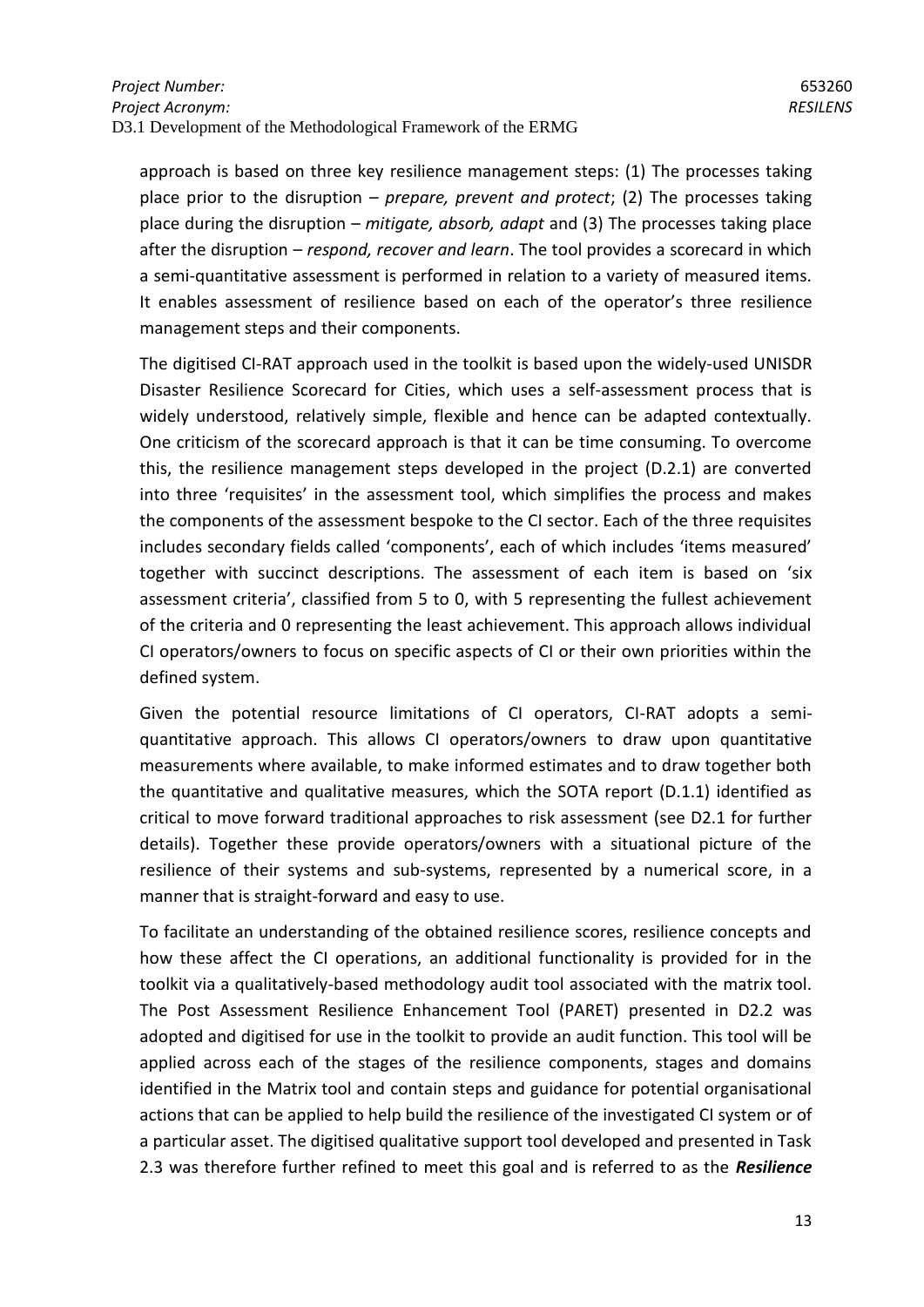*management audit tool*. The aim of this tool is to provide CI providers with an understanding of the significance of resilience scores obtained through the use of the matrix tool, and thus provide opportunities for organisational learning. To do this it assists users to interpret what the scores mean, and how to use the scores as a basis to improve the resilience knowledge of their CI operation, as well as supporting the development of strategies to enhance the resilience levels of their CIs.

There is a potential limitation that if used independently the matrix tool could allow CI operators to simply focus upon individual components up the "pre-defined resilience scale" without any context as to its relation to other components or the implications of external factors on the resilience components. In order to address this concern, the audit tool requires users to further reflect upon into their responses, prioritise specific system functions, reflect upon contextual concerns and evaluate organisational responses in a qualitative manner. The audit tool component of the toolkit therefore also incorporates steps which call for the identification of cross linkages of the different resilience items with other components to which they are related. Accordingly, the impact of external societal, political and situational considerations can be incorporated to understand the impacts upon specific resilience components, as well as providing a wider evaluation of the CI system.

Thus the combination of the two tools, qualitative using the audit and quantitative from the matrix tool, working in tandem will deliver a more holistic resilience approach, identified in WP1 as key to advancing practice. An overview of the different component tools and their respective outputs in the ReMMAT are shown in Figure 3.2.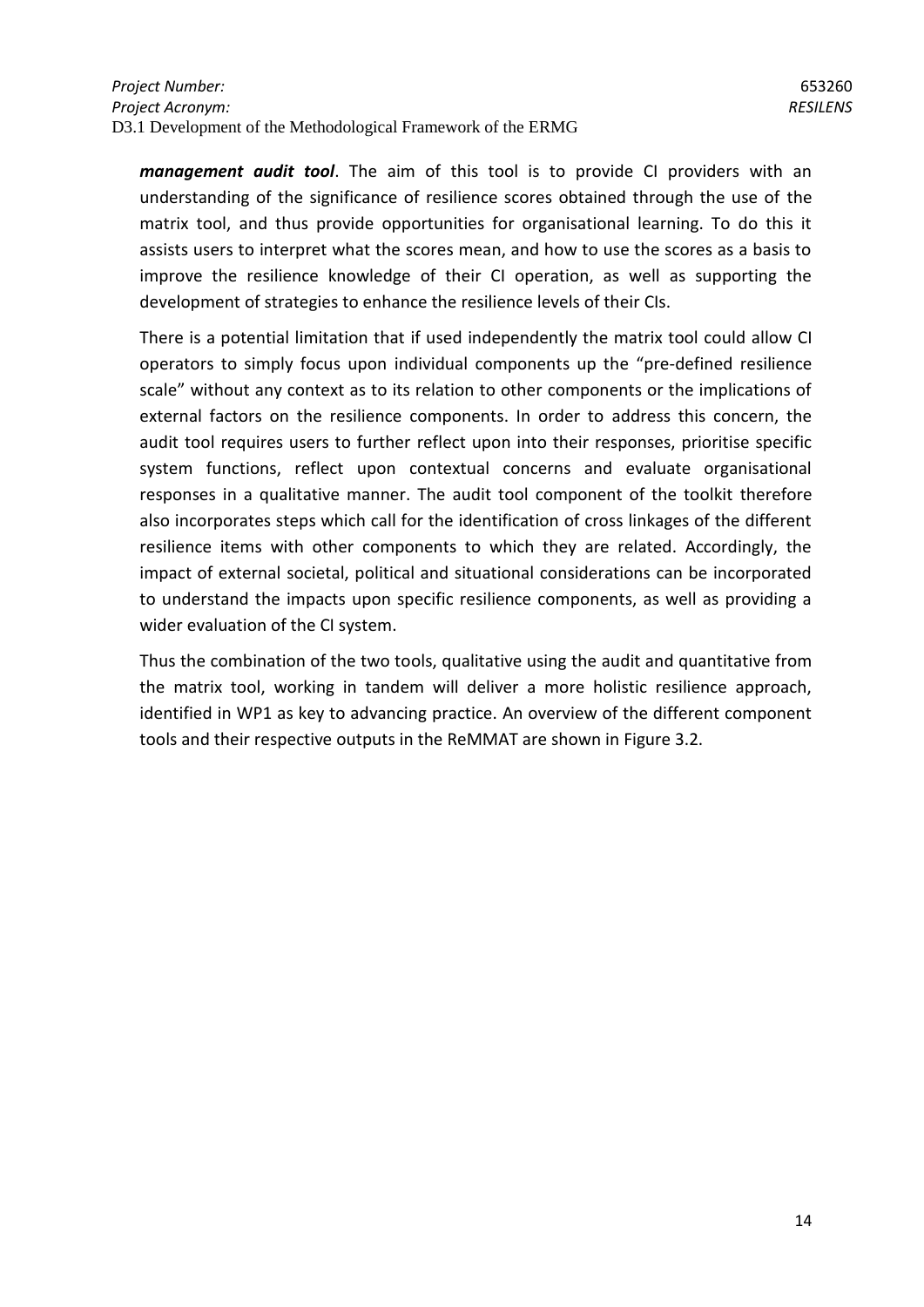#### **Figure 3.2. An overview of the Resilience Management and Matrix toolkit (ReMMAT)**



The combination of a semi-quantitative methodologically backed resilience scoring tool was selected for use in the RESILENS project since this would provide a tangible output which most CI operators/owners (who usually have a technical background) can relate to. Supporting this assessment output, an in-depth qualitative method was employed since the analysis of the resilience scores will depend on the particular situational and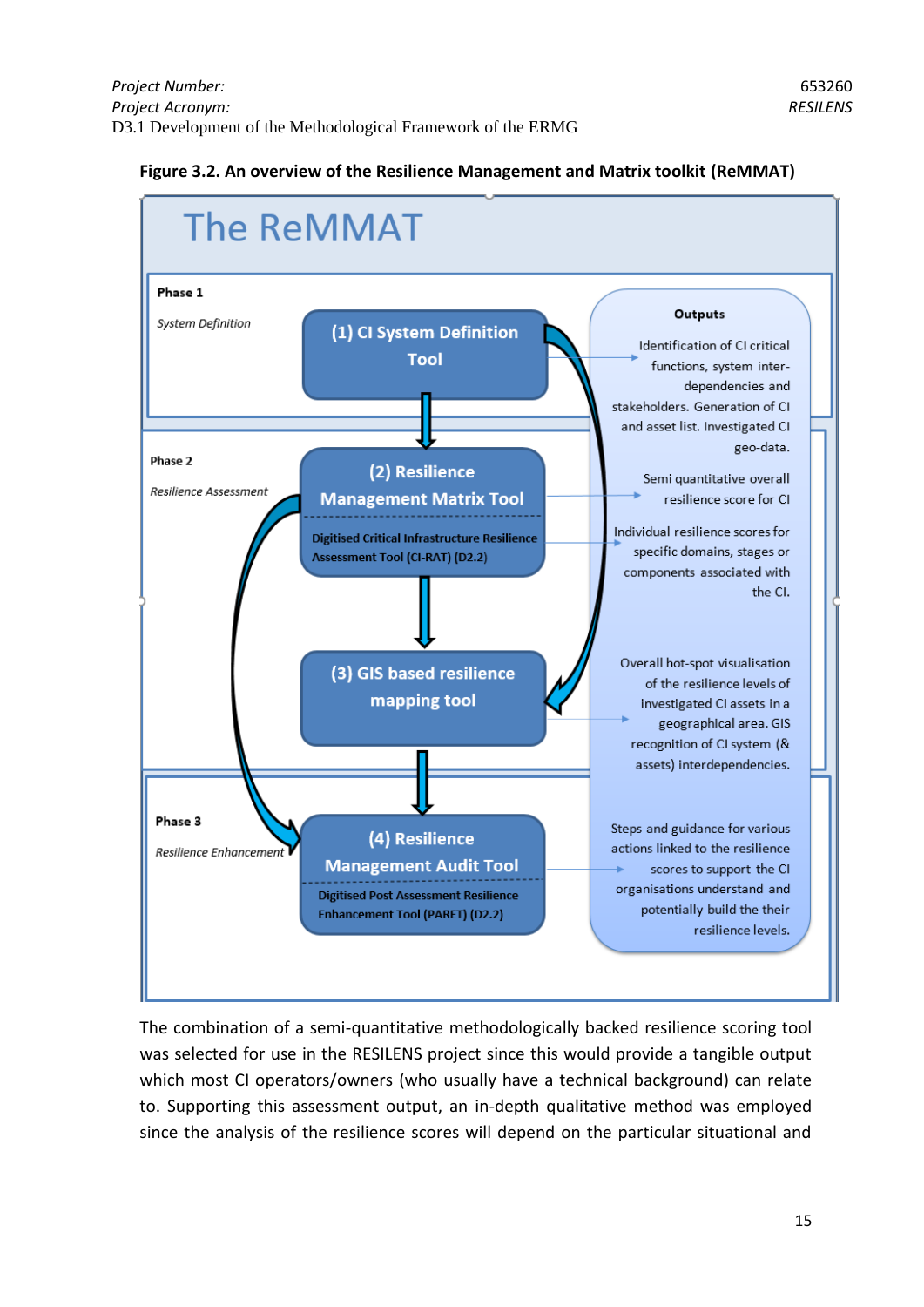subjective organisational human considerations which will be required for any decision making process related with intended resilience improvement actions in the CI.

Furthermore, prior to the use of the resilience assessment tool of ReMMAT, a *CI system definition tool* is available in the toolkit. The CI system definition tool aims to identify the scope and boundaries of the CI systems to be evaluated (including level of coverage), providing a description of systems, an identification of the critical assets and functions of the CI, as well as highlighting potential interdependencies and existing trans-boundary relationships with other CIs.

The outputs of the REMMAT are further enhanced by a **GIS based resilience mapping tool** (Mapping tool) which provides a visualisation function linked to the outputs of the Matrix tool, utilising the obtained score to provide a hot-spot indication of the resilience levels of investigated CI assets or systems in a given geographical area. The Mapping tool is intended to assist the CI operators/owners obtain a better overview of the resilience of their systems and a clearer understanding of potential impacts of disruptions of evaluated critical assets, as well as aid an overview visualisation of any available system interdependencies associated with the evaluated CI.

## **Quantitative Resilience Management Tool**

Where the ReMMAT toolkit uses a semi-quantitative self-assessment method to assess resilience, the purpose of the Quantitative Resilience Management Tool developed in the project andput forward in D2.2, is to provide quantitative evaluation of systems through their resilience 'domains' that that complements the other toolkit approaches, further helps to define the system at to reduce subjectivity.

The quantitative tool approach considers both those characteristics of the system resilience that cannot be mathematically evaluated and those that can be quantified by means of numerical indicators. This methodology advances on existing approaches, which only manage either subjective assessments, or numerical indicators, resulting in an incomplete estimation of the holistic concept of resilience.

This tool allows the minimisation of the subjectivity of the assessment, as well as analysis of the evolution of the system resilience over time. The conceptual framework is designed to determine partial resilience scores, namely, (i) the resilience associated with each state, i.e., resilience in preparation, prevention and protection, resilience of response, and resilience of recovery, and (ii) the resilience associated with each level of study, i.e., the physical, the operational and the organizational levels..

The main difficulties of this methodology are;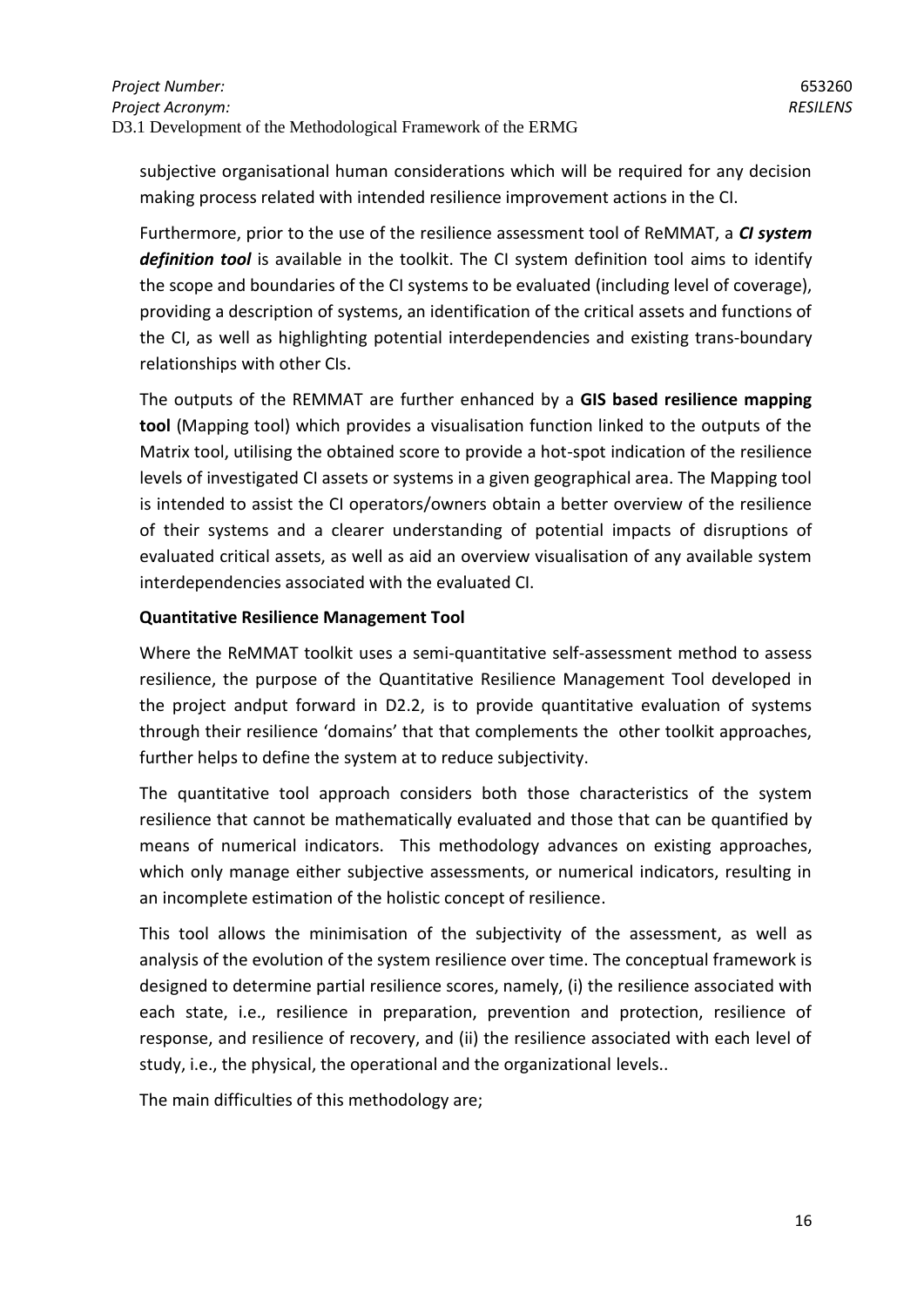1. The identification of the most relevant indices and characterisations (I&C) describing the system, given that a complete scrutiny of all the I&C is impractical. The larger the number of I&C included, the more difficult and time consuming the tool will be.

2. The selected I&C should not overlap information, in order to avoid the consideration of the same aspects several times, overweighting their importance.

- 3. The numerical evaluation of the characteristics in an objective manner.
- 4. The selection of the most suitable weights to combine the selected I&Cs.

A chromatic scale is used for the sake of simplicity, as it allows a straightforward identification of the weaknesses and strengths of the system.

The methodology guarantees the following requirements;

(a) Simplicity of the method, allowing its application by primary users.

- (b) General approach, enabling its application to different type of systems.
- (c) Scalable, guaranteeing its validity for systems with different complexities.

Although not contained in the web-based toolkit, the quantitative resilience quantitative methodology is expected to be applied by CI operators who are interested in specifically applying such approaches for the assessment of the resilience of their (mainly technical) CI assets or systems. The quantitative tool might therefore not sit alongside the component ReMMAT tools, but is important nonetheless.

#### **A Methodological Sequence**

Within the context of the RESILENS project which promotes a variety of different methodological approaches, a methodological framework is primarily about the sequence of approaches used. Accordingly, Figure 3.2 illustrates the RESILENS tool process through a flow diagram.

Mirroring the risk management approach of ISO31000, the first phase of the RESILENS tools resilience evaluation and enhancement processes involves defining the system context, including the critical functions and assets, assisted by the ReMMAT and potentially supplemented by the Quantitative tool. Where the SOTA and Gap analysis noted that such a process could be hampered by differing understandings of risk and resilience, a role emerges for the ERMG to provide common terminology and concepts to this work. The second phase of the RESILENS approach diverges from convention risk management approaches by allowing the user to asses resilience through a semiqualitative self-assessment matrix, hosted by the ReMMAT that provides different scores and indicators for different aspects and domains of resilience. This tool also provides hot-spot visualisation of interdependencies through the GIS mapping function. Once again there is potential for the ERMG to supplement this work by providing more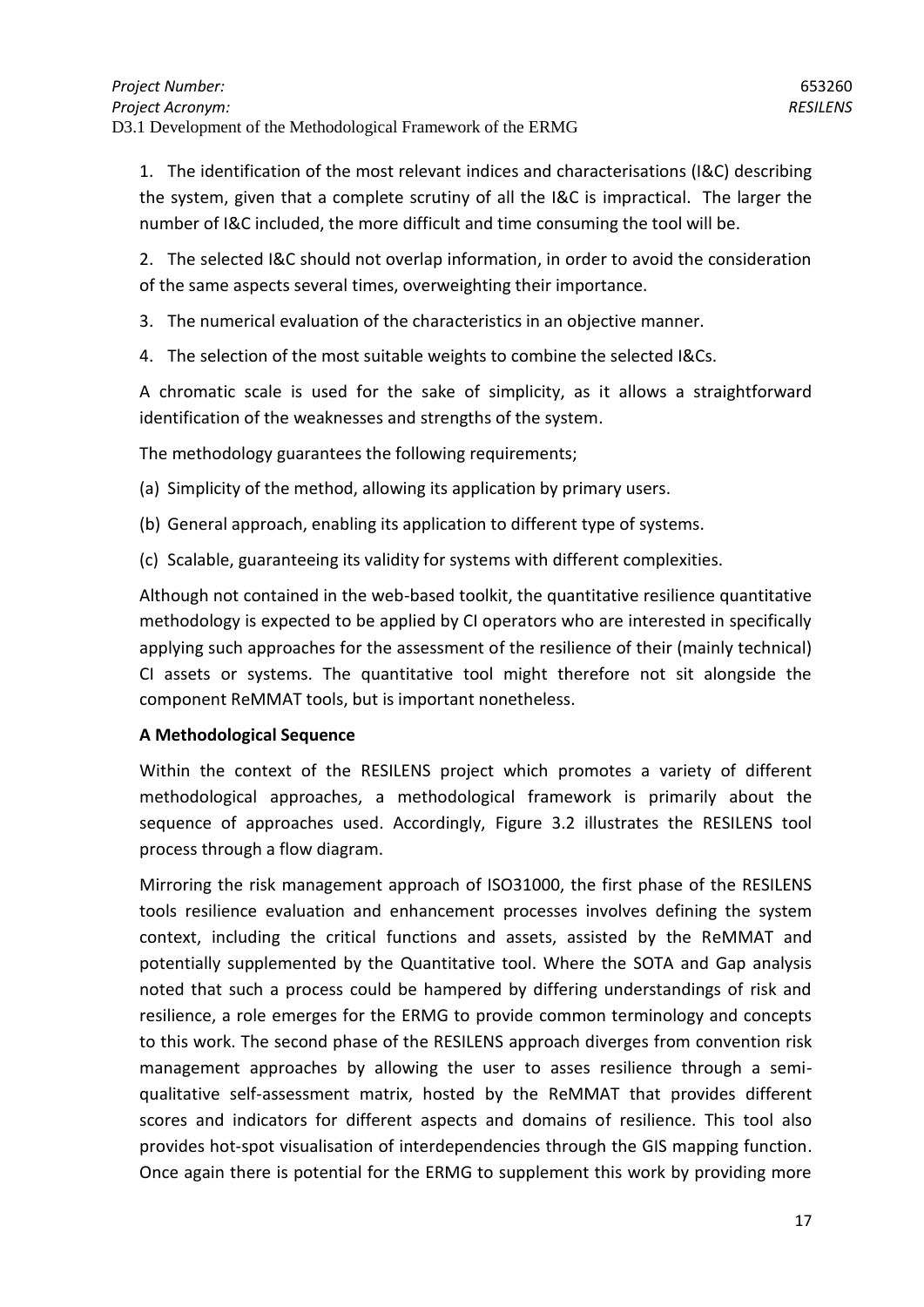detailed guidance on the assessment criteria. Finally, the audit function of the ReMMAT allows users to further investigate and reflect upon key resilience criteria, with the ERMG potentially providing signposting to further bespoke learning.

Together these different tools, components and functionalities provide a holistic, onebox approach to enhancing CIR based upon a common approach, shared understanding of resilience and with an understanding of potential outcomes across a range of domains and spatial scales, that can be readily actioned by CI operators. The operation of the toolkit as a single functional unit will limit any confusion associated with the use of multiple tools and can be used as a "one stop" toolkit for the CI user; see Table 3.1, below, for a summary of the individual tools purpose, methods and user benefits.

| <b>TOOL</b>                                                                        | <b>Purpose</b>                                                                                                                                           | <b>Method</b>                                                                 | <b>Benefits</b>                                                                                                                                                                                                            |
|------------------------------------------------------------------------------------|----------------------------------------------------------------------------------------------------------------------------------------------------------|-------------------------------------------------------------------------------|----------------------------------------------------------------------------------------------------------------------------------------------------------------------------------------------------------------------------|
| <b>Steps</b><br>and<br><b>Stages</b><br>Approach                                   | <b>Process</b><br>orientated<br>resilience approach for<br>the<br><b>RESILENS</b><br>project,<br>based<br>analysis<br>on<br>οf<br>resilience dimensions. | Extended<br>risk<br>management<br>approach<br>(adapted<br>from<br>ISO 31000). | Flexibility and simplicity.                                                                                                                                                                                                |
| <b>ReMMAT</b>                                                                      | Resilience<br>management<br>matrix and audit toolkit<br>for critical infrastructure.                                                                     | Various.                                                                      | flexible<br>Multi-sector,<br>approach.                                                                                                                                                                                     |
| Matrix<br>tool<br>component<br>$(CI-RAT)$<br>Audit<br>tool<br>component<br>(PARET) | Critical<br>infrastructure<br>resilience assessment.<br>Post-assessment,<br>resilience<br>audit<br>and<br>enhancement.                                   | Semi-<br>quantitative,<br>check-list<br>Qualitative                           | Simplicity. Incorporates both<br>quantitative and qualitative<br>measures.<br><b>Allows</b><br>interpretation<br>and<br>of<br>prioritisation<br><b>CI-RAT</b><br>outcomes, as well as more<br>general reflection, focus on |
|                                                                                    |                                                                                                                                                          |                                                                               | contextual<br>concerns<br>and<br>organisational learning.                                                                                                                                                                  |
| Quantitative                                                                       | Provides a comparable                                                                                                                                    | Quantitative                                                                  | Allows<br>system<br>definition,                                                                                                                                                                                            |
| <b>Resilience</b>                                                                  | and replicable measure of                                                                                                                                |                                                                               | benchmarking<br>and                                                                                                                                                                                                        |
| Management<br>Tool                                                                 | CI resilience.                                                                                                                                           |                                                                               | comparative measures.                                                                                                                                                                                                      |

## **Table 3.1 – Summary of RESILENS Tools**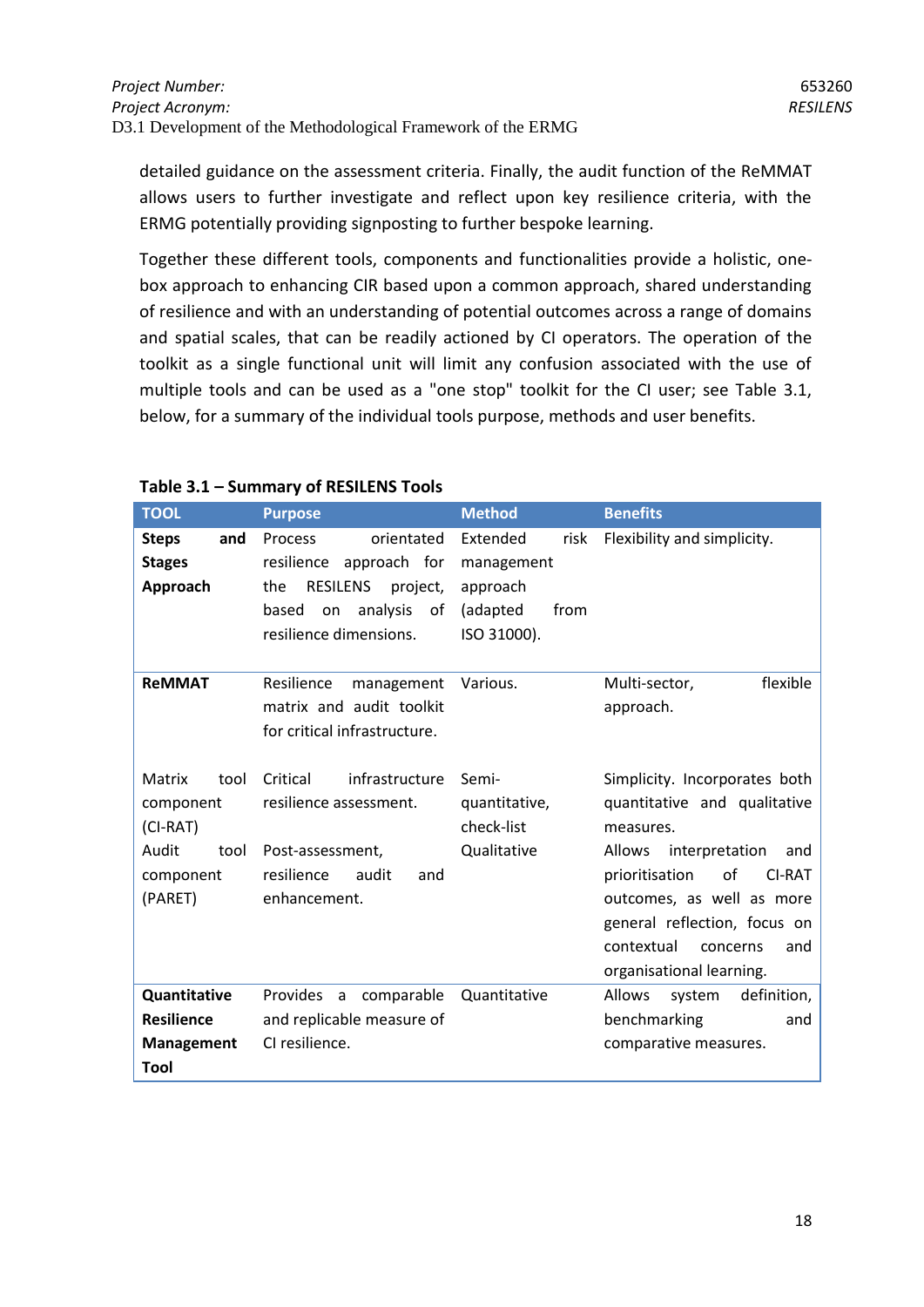# <span id="page-18-0"></span>**4. Critical Reflections on Existing and Proposed Methodologies**

The purpose of this penultimate section is to reflect and critically assess the methodologies and ideas underpinning the RESILENS tools, how they compare to other approaches currently in use, identifying areas for further work and how these understandings will shape the ERMG.

As we illuminated in D.1.1 and D.1.3, a number of generalised observations can be made about the methods currently in use for calculating resilience, principally the absence of standard approaches, with a number of highly-complex, technical and sector specific methods adopted. These often, overly quantitative, approaches are thus highly infrastructure specific and limit cooperation between sectors, as well as leaving social or organisational approaches too often overlooked.<sup>10</sup>Finally, it could be argued that there is too little organisational learning. This was characterised as the limitations of critical infrastructure protection (CIP) approaches, highlighted by recent disruptive events, cascade failures and in particular the vulnerabilities of 'cyber physical systems'. More broadly, CIP is characterised by its focus upon single domain, highly technical, single sector approaches and often limited spatial scales, typically leading to attempts to enhance the physical characteristics of CI sites. Within this context, RESILENS seeks to move beyond traditional notions of CIP, towards critical infrastructure resilience (CIR), which addresses the ongoing need for resilience processes to ideally be both multiscalar and multi-dimensional, through advancing such a 'fit for purpose' assessment framework. This is premised upon thinking and acting strategically and in so doing, drawing in a wide range of related stakeholders into a collective and collaborative effort where technical elements are fused with social and organisational requirements.

Increasingly, there is evidence of a growing global interest in the assessment of resilience with a number of core ideas emerging that provide a relatively consistent set of largely quantitative approaches (mainly for cities but increasingly for critical infrastructure) to develop their resilience strategies and assess how prepared or exposed they are to varying threats. Whilst quantitative indices and indicators provide an important tool for decision makers by reducing complexity in measuring progress and setting priorities, many technical and conceptual issues remain unresolved, there validity for enhancing resilience is often not substantiated by empirical evidence $^{11}$ .

Approaches such as the 4Rs, which uses robustness, redundancy, resourcefulness, rapidity as key performance indicators, have attempted to broaden approaches beyond technical measures, but their quantitative focus remains. Similarly the use of matrix

<u>.</u>

 $10$ Chang, 2009; Cutter et al., 2010; Winderl, 2014; Coaffee and Lee, 2016.

 $11$ Cutter, 2008;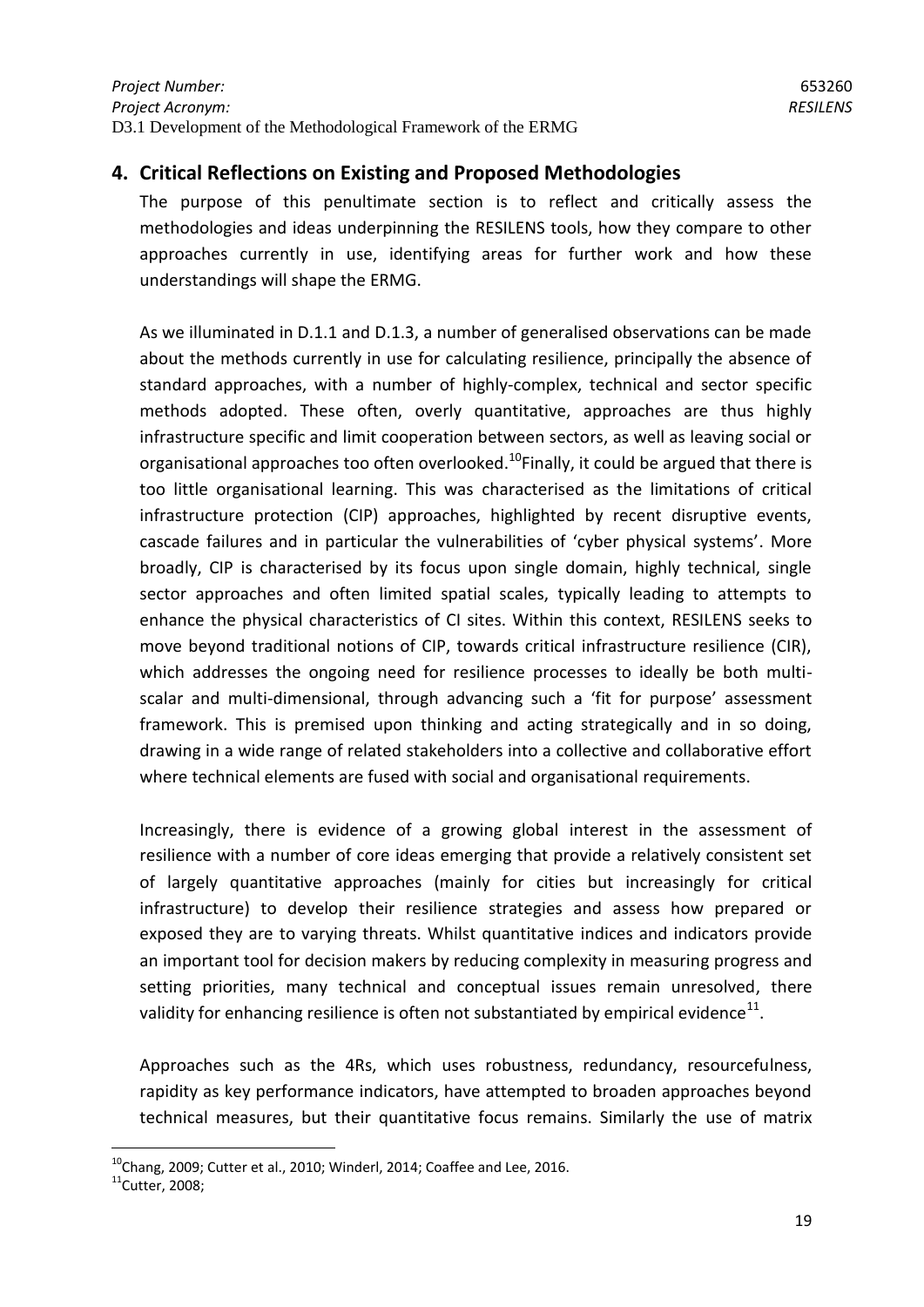methods has advanced this approach through the integration of new indices and dimensions for resilience. However, there is a suggestion that these approaches can be normative, discourage necessary adaption and lead to the focussing of resources on 'easy wins' rather than the more holistic conception of resilience that RESILENS seeks to promote. Many of the existing indices exhibit significant shortcomings in terms of robustness and problems in relation to the aggregation of data to different scales. Existing assessment frameworks serve to simplify an inherently complex resilience process, often as a result of time and resource pressures, and thus often only 'measure' relative resilience (for example one neighbourhood versus another) rather than the risks faced and capacity to cope in any one area (absolute resilience)<sup>12</sup>. As other have noted:

'*While an index of overall system performance has utility for comparative purposes, communities are complex systems that perform many functions for which aggregation may obscure relevant results.*' 13

Moreover the current assessment processes, given their bias towards quantitative indicators and to parameterisation, often using arbitrary indicators and associated weighing to create an amalgam of several core indicators; more recent empirical testing of these indicators, has shown highly variable success in promoting resilience.<sup>14</sup> Further, the use of such indicators is often a complicated and time consuming task and 'assumes an in-depth knowledge of the way particular behaviours, structures, policies, etc. contribute to the resilience of the entity under examination'.<sup>15</sup> It also assumes appropriate data is readily available and consistent for the system to be assessed across a defined geographical area. Overall, greater importance should be placed upon context, scale and risk specificity in any measurement of resilience.

The limitations of these predominantly quantitative approaches have led to the development of more flexible approaches, that utilise self-assessment and can be used with differing available data, such as 'scorecards'. The most prominent of these is the UNISDR scorecard for cities (10 sections, includes 82 measures and is 56 pages long) which requires considerable commitment and resources for initial completion, notwithstanding that this will become a periodic exercise as urban resilience is seen as something to work towards with the scorecard expected to highlight improvements through a new public management framing and indicates the high degree of professionalization and information management required $^{16}$ .

<sup>&</sup>lt;sup>12</sup>Prior and Hagmann, 2013

 $^{13}$ Bakkensen et al., 2016, p.17

<sup>&</sup>lt;sup>14</sup>Bakkensen et al., 2016

<sup>&</sup>lt;sup>15</sup>Prior and Hagmann, 2013

 $16$ Coaffee and Lee, 2016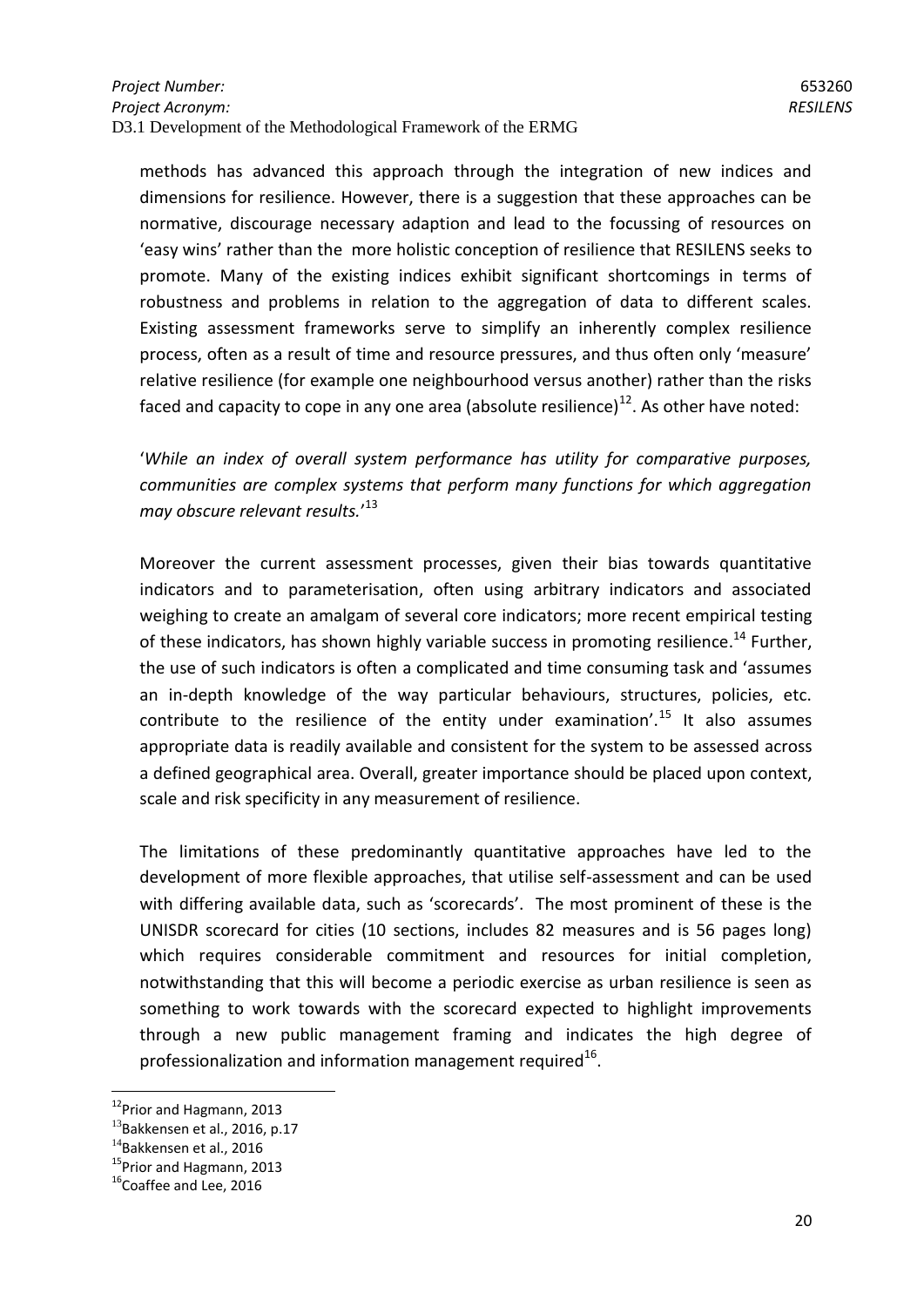Perhaps worryingly such approaches can privilege a prescriptive blue-print or one size fits all model of assessment, implicitly tied to furthering growth and development, and embedding local need within a broader national context. Conversely, whilst the assessment of resilience has been heavily influenced by quantitative approaches to risk assessment often associated with material aspects of resilience, there has been a recent shift towards approaches that promote more holistic approaches to the development of assessment frameworks and indices (such as RESILENS).

Whilst many existing assessment 'tools' provide a broad and scalable baseline measure of resilience that might be of interest to policy makers, and indeed further illuminate the requirements for CIR, they are currently developed at a level of abstraction that does not fully account for context. It is therefore an issue of the combinational, dynamic and evolutionary nature of CIR that requires measurement – a task perhaps better undertaken through a mixed method approach involving quantitative and qualitative measures to study the impacts of infrastructure disruption in situ – and to combine this with a generalised framework or index of resilience that provides a relative aggregated picture of exposure to disruption. Notably it is often difficult to 'quantify resilience in absolute terms without any external reference with which to validate the calculations' and that 'baseline indicators provide the first 'broad brush' of the patterns of resilience within and between places and the underlying factors contributing to it'. Here 'a second step is a more detailed analysis within jurisdictions to assess place-specific capacities in each of these areas (social, economic, institutional, infrastructure, community) and the development of fine-tuned and local appropriate mechanisms for enhancing disaster resilience'.<sup>17</sup>

Existing resilience assessment approaches therefore need modifying to enable recognition of capacities and capabilities in addition to physical risks. They need to avoid silo thinking, capture perspectives of a range of stakeholders, better represent interrelationships between different aspects of resilience and, capture the multiple scales at which resilience can be encapsulated. Capturing key resilience performance indicators in an ongoing holistic way to address current and future infrastructure challenges, as the RESILENS tools seek to do, is a critical task but is by no means an easy one, especially given the lack of an agreed international measurement approach.

 $17$ Cutter et al 2010, p.18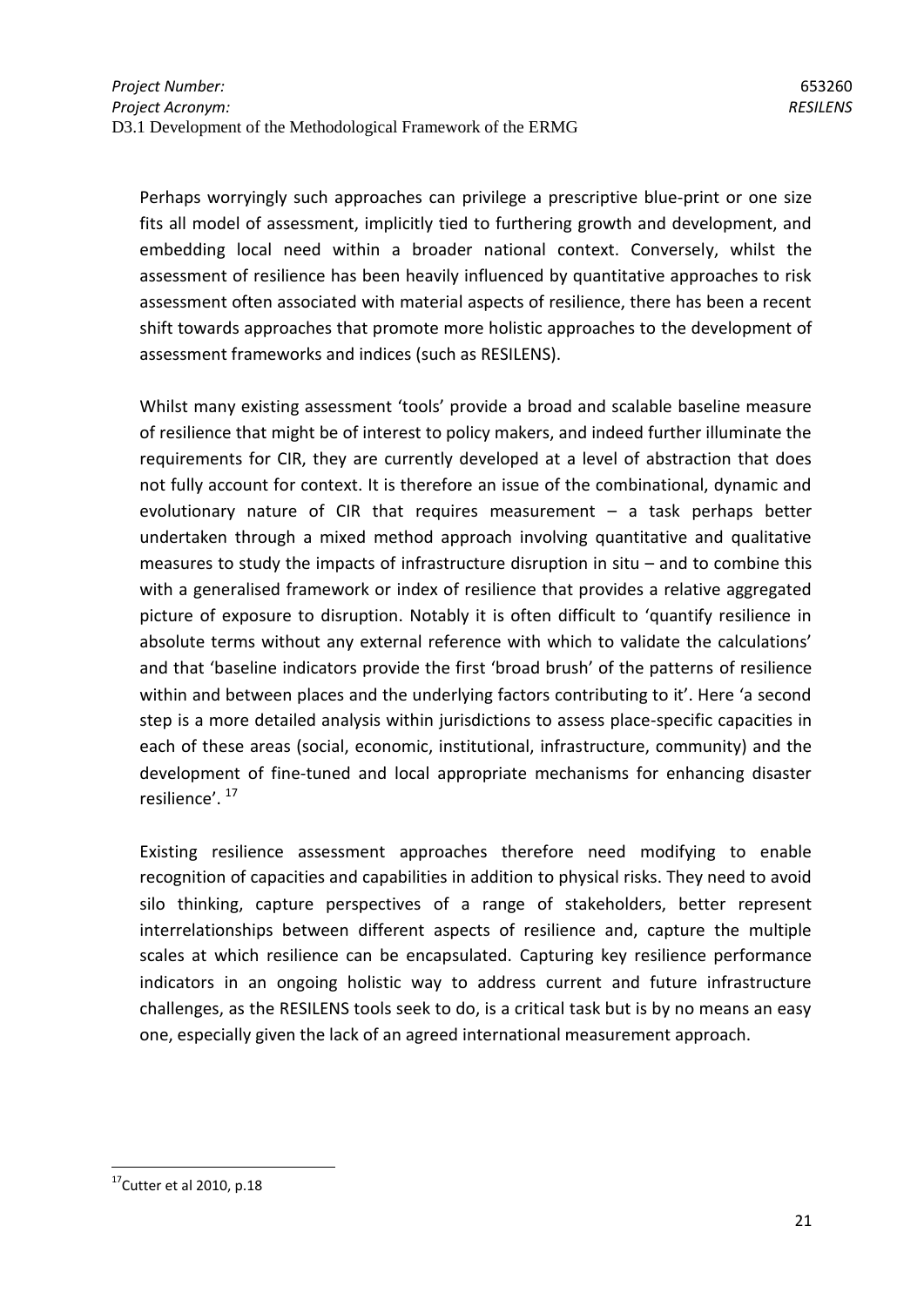#### **Evaluating a Scorecard Approach to Resilience**

The ability to respond to natural shock events and to improve Disaster Risk Reduction (DRR) is emphasised in a number of resilience indices and frameworks developed by global organisations such as the United Nations Office for Disaster Risk Reduction under their International Strategy for Disaster Reduction (UNISDR). A number of core principles have underpinned this work and feed through into the UNISDR resilient cities campaigns – seen as a key comparator for FCT 15 Research Actions. Such formalisation and prescription for assessing city resilience is evidenced by the 'Disaster Resilience Scorecard for Cities' to measure the preparedness of cities to cope with shocks. Here the aim is to support public policy decision-making and create a set of standardised tools and approaches to the business of resilience making. In such approaches, the core aim of reducing underlying risk factors through an ethic of prevention feeds into the building of institutional capacity to ensure risk identification, assessment and monitoring are core components of this approach as is the building of a culture of safety through understanding and awareness, knowledge transfer, innovation and education.

In this approach, local priorities are self-assessed by municipalities using a Local Government Self-Assessment Tool for Disaster Resilience scorecard (UNISDR, 2012) which assesses cities and municipal authorities' preparedness for disaster against ten 'essential' criteria. As preparation for this work, the UNISDR approved scorecard facilitates the setting of local baselines and the identification of gaps by local authorities grading each of their ten 'essentials' against 82 separate indicators measuring the degree of resilience and necessitating systematic adoption of resilience codes of governance practice to provide such level of detail.

Within this context, the initial findings of EU-funded 'Managing Urban Risks in Europe: implementation of the City Disaster Resilience Scorecard (U-SCORE)' project<sup>18</sup> are highly relevant to the development and adoption of the ReMMAT (especially the matrix tool component) approaches. A number of observations can be drawn from the UNISDR report 'U-SCORE: Lessons learned from conducting self-assessments on disaster risk reduction at the local level in Europe' based upon stakeholder experiences of using the standard UNISDR scorecard criteria (rather than the adapted version developed by RESILENS in the ReMMAT matrix tool) $^{19}$ .

<sup>&</sup>lt;sup>18</sup> U-SCORE was launched in 2015 to pilot the UNISDR Disaster Resilience Scorecard in cities across Europe. These were: Amadora and Lisbon, Portugal; Salford and Stoke-on-Trent, UK; and Jonkoping and Arvika, Sweden, whilst the project also engaged the Portuguese National Authority for Civil Protection, the Swedish Civil Contingencies Agency, the UK Cabinet Office and Department for Communities and Local Government.

 $19$ These observations are also drawn from the Greater Manchester (GM) report 'Greater Manchester's baseline measurement of the current level of disaster resilience measured against the draft "Disaster Resilience Scorecard for Cities"' and supported by stakeholder interviews conducted by the University of Warwick.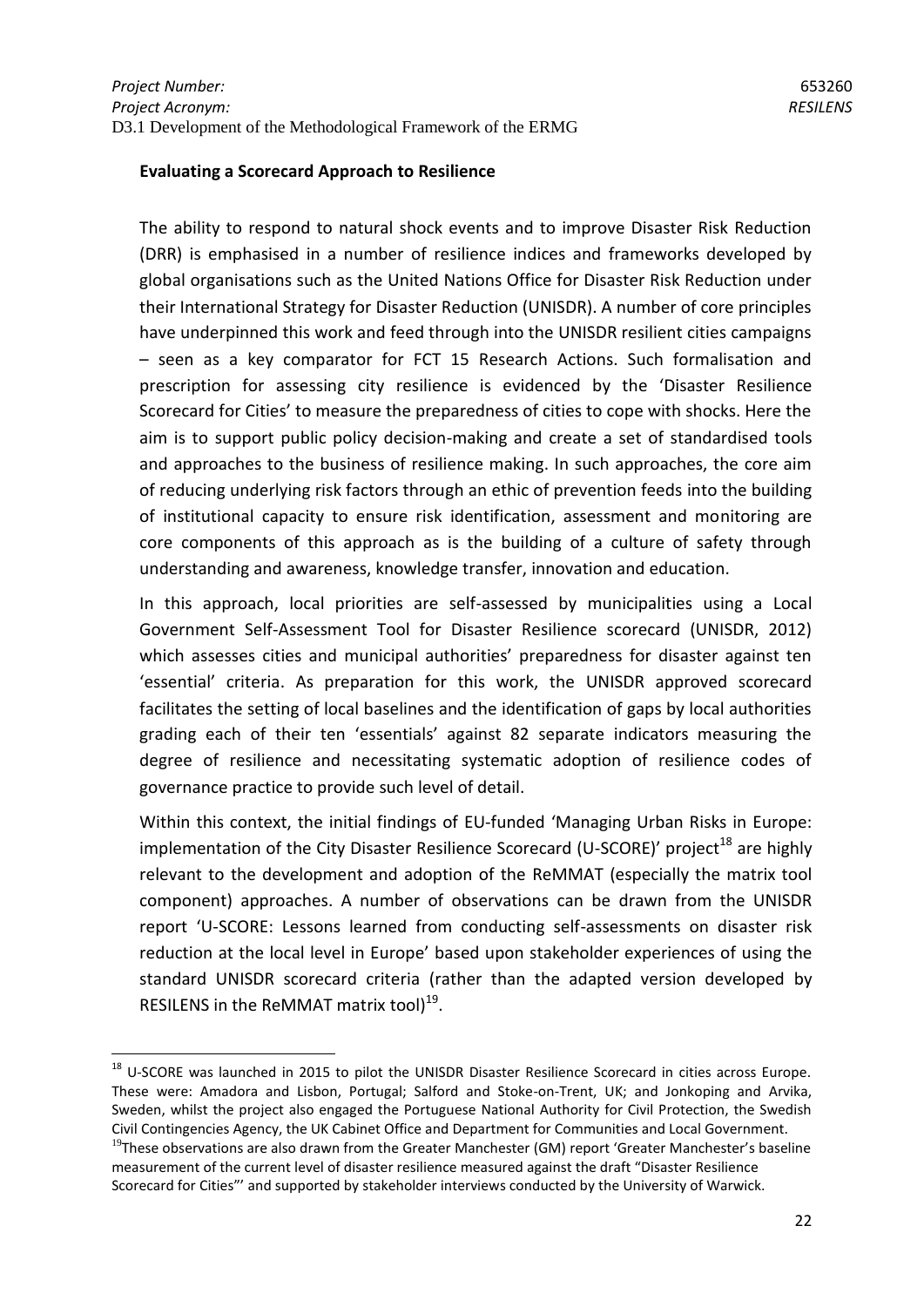Foremost amongst the comments, was a concern that the process was both time and resource intensive. However, it was also noted that this process of collaboration was actually more important than any numeric outcomes generated. Critical to this was a collaborative approach to completion of scorecard entries, based upon, broad multistakeholder workshops, with sector-led discussions and expert practitioners contributing to individual sections, all validated by the multi-stakeholder group. It was adjudged that this engagement process had 'promoted a broad understanding of contributors to resilience' amongst participants and 'enabled stronger and more comprehensive' relationships to between stakeholders who have previously been disengaged, e.g. the gas industry. Similarly, it was noted that the process of completion had broadened many stakeholders understanding of resilience, promoted inter-agency discussion and learning, as well as fostered better relationships with wider agencies. This highlights the critical importance of how the tools engage stakeholders, rather than simply the factors it asks them to consider.

In addition to being time consuming participants highlighted a number of further limitations of the scorecard around the difficulty capturing the 'connections, linkages and dependencies' of systems, and in particular the social and organisational factors which are key to RESILENS transformational understanding of resilience. Similarly, they noted furthers challenge around CI and the variations in ownership of assets (including data) between public and private, or even between private companies with competing interests. Potentially such issues around the control of assets could be reviewed through the audit function of the ReMMAT.

Conclusions from the U-SCORE project regarding the use of a self-assessment scorecard noted that 'resilience cannot be an accurate predictive science' and that the strength of the scorecard-approach was in helping to build capacity to 'resist, absorb, accommodate and recover', rather than to eliminate risks altogether. Further, that the scorecard was only the beginning of an 'ongoing process' which required 'regular monitoring and reporting'. Particularly relevant to the ERMG and RESILENS e-learning resource, it was found that by giving stakeholders examples of successful case-studies, applicable to the different essential/criteria, it had helped build 'stakeholder buy-in' and generated better completions. Finally, it was noted that the scorecard was often poor at capturing local and contextual information, for instance where 'work arounds' to particular problems existed; making the RESILENS toolkit contextually appropriate will be a critical challenge going forward.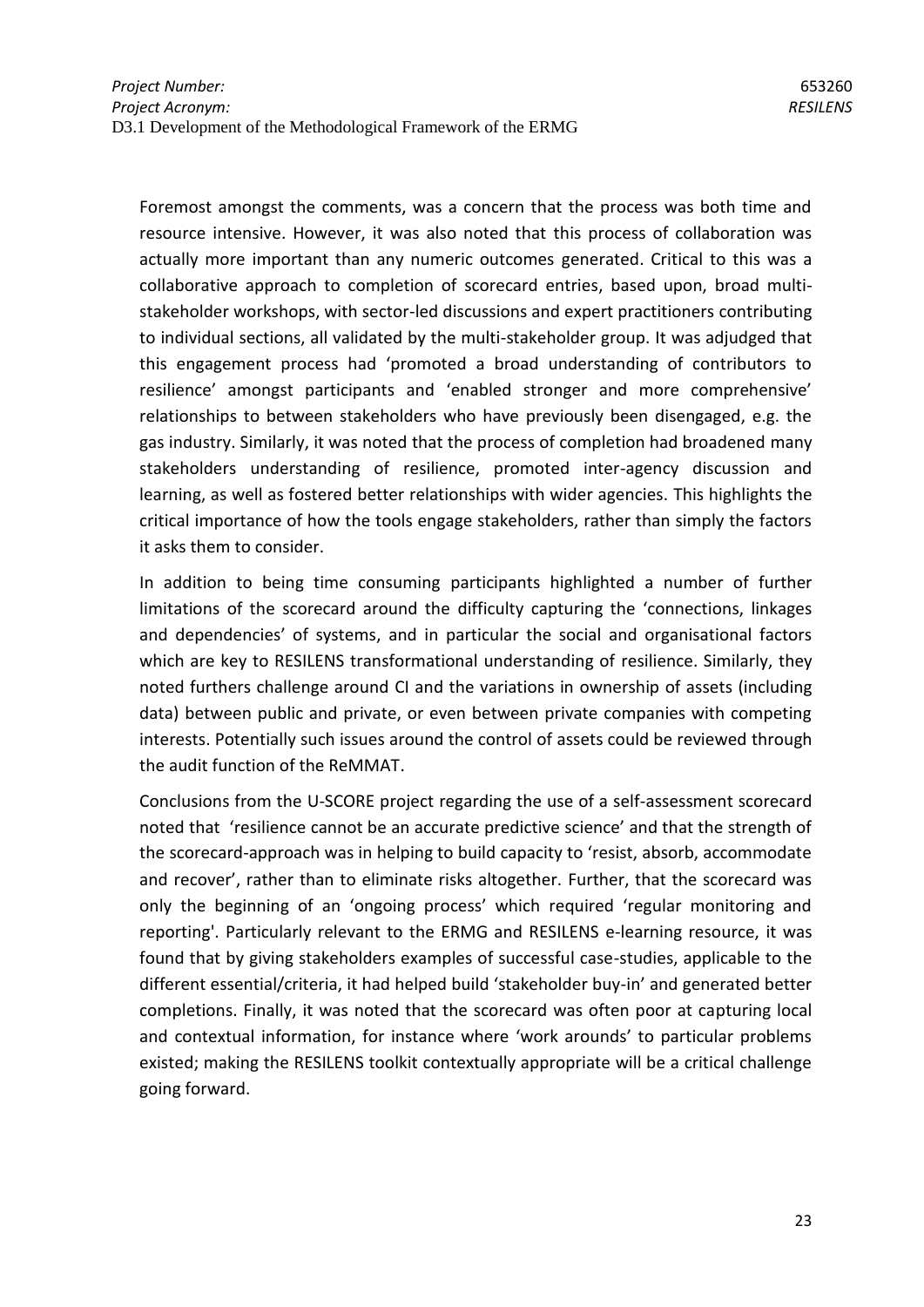# <span id="page-23-0"></span>**5. Methodological Principles for the ERMG**

As outlined within the introduction, the wider purpose of this deliverable is to identify the requirements of the ERMG, as well as how it will be deployed, including a collective approach to tool development and to highlight some overarching principles for going forward.

The methodological foundation of RESILENS, is based upon a flexible nesting of quantitative and qualitative approaches, and bespoke self-assessment processes using semi-qualitative measures that allow users to tailor their resilience enhancement according to their own system needs. Key to this is the sequence of methods outlined in Section 3, which begins with the establishing of the system context and allows users to focus upon their own resilience priorities. The priority of the ERMG will be to enhance this process, allowing flexible and context-specific engagement with the most appropriate criteria or essentials, with tailored organisational learning. Thus the intended purpose of the RESILENS ERMG is to provide a flexible approach to building resilience which can be used by a single CI sector (or ideally a wide combination of CI sectors) and as an infrastructure management approach to enhance the infrastructure preparedness to be potential disruptions to their core services within a locality.

Within this context, the preceding sections of this report have included a number of important reflections, which highlight the need to move towards a critical infrastructure resilience (CIR) approach. This also builds upon the EC's "Risk Assessment and Mapping Guidelines for Disaster management" requirement for 'common terminology', 'shared understanding of concepts', and understanding of potential cross-border impacts and multi-risk events.

More widely the shift towards CIR requires the development of more *proactive* approaches based upon greater foresight and the move towards a *socio-technical* understanding of the system. Such a holistic approach requires integrated governance, moving beyond a single-sector focus and incorporates both top-down and bottom-up approaches.CIR therefore requires engagement and collaboration between wider stakeholders, the inclusion of social, organisational and behavioural factors, and the promotion of ongoing learning and innovation. To do this successfully, there is a need for a simple usable approach with appropriate measures and guidelines.

This understanding highlights a critical challenge for the ERMG; whether to provide a more mandatory standard or a more advisory form of guideline? If we are to reflect upon the best methodological approach for the ERMG, it is important to make a number of observations. Foremost, it has been repeatedly identified that an understanding of local context is critical to both resilience and risk management approaches, however D1.3 identified how standards often struggle to capture the flexibility required to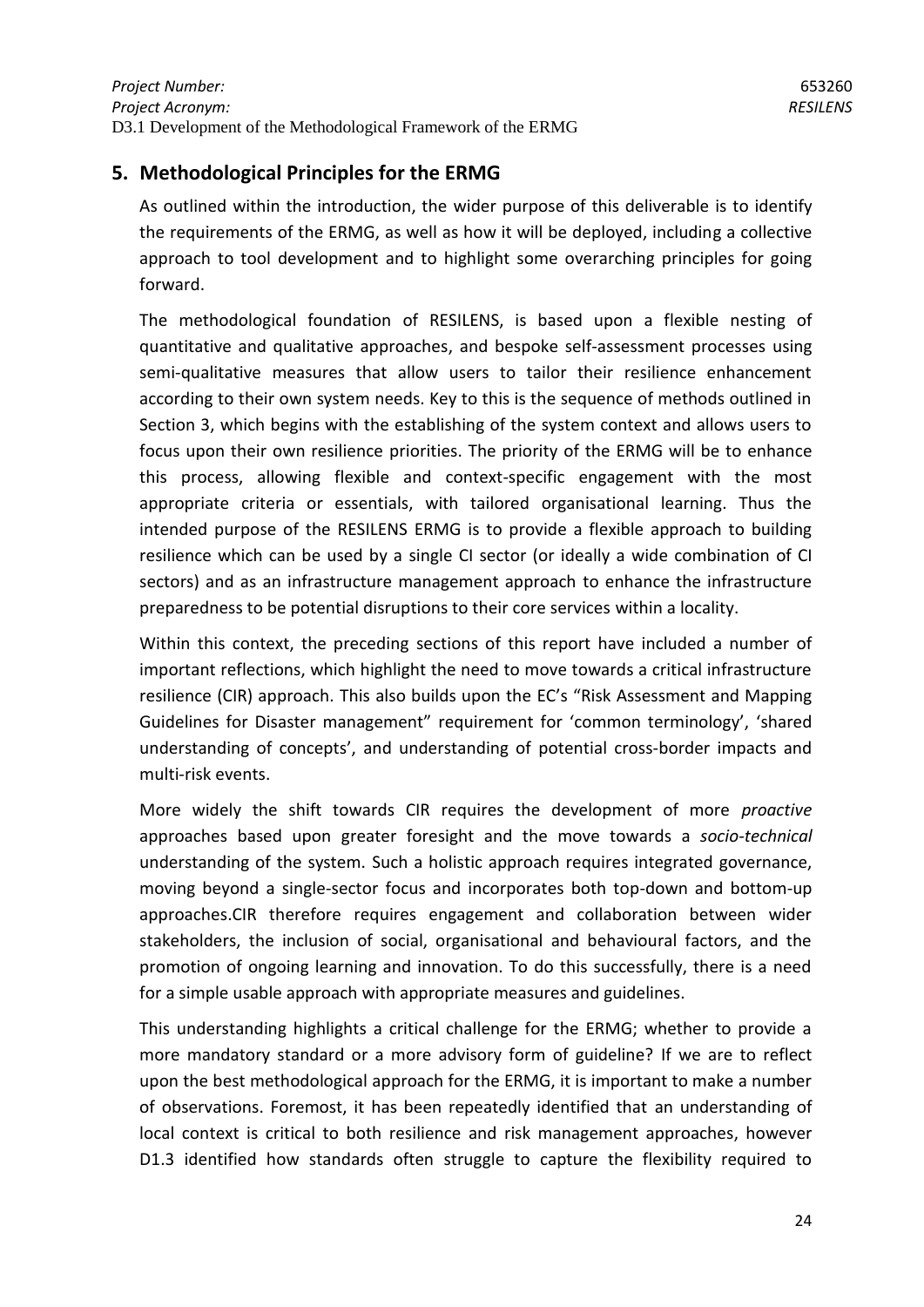operationalise the principles of CIR. Similarly the format of a standard tends to be either too specific, limiting its applicability, or, too general, making it vague. Accordingly, there is consensus across the consortium of the need for a guideline approach, which should present a systematic yet flexible means of operationalising the resilience management process developed under RESILENS. The RESILENS project therefore adopts a "guideline approach" instead of that of a standard for the ERMG. This involves the development of a number of key principles, with recognition of the unique and individual factors that impacts on their implementation in organisations, using our stakeholder organisations from water, energy and transport as case studies.

Stakeholder consultations, contained within D1.2 and D2.1, also yielded some important considerations for the ERMG, particularly around the need to articulate a simple process of resilience evaluation and audit. CI operators were especially interested in issues of viability and value for money, thus demonstrating financial benefits for approach and interventions, including time investments of organisations, was critical. By implication, methods that were overly time intensive, would not be used and thus a more appropriate ERMG format would allow them to select and concentrate on their particular area of interest. Related to this issue, once again it was highlighted how important context is to both CI and wider resilience enhancement, particularly for the consideration of social and organisational factors. Finally, any approach should be easily repeatable and based upon a standard process and terms.

Finally, the critique of proposed methods also uncovered a number of key principles for the ERMG. Foremost, was the need to move beyond complex, technical and specialist understandings of resilience; not only are such approaches overly time and resource intensive, but the high-degree of professionalization limits their wider applicability between organisations and wider sectors. More damningly, they are typically reliant on inconsistent data that is used to build arbitrary indicators. By contrast the RESILENS ERMG approach should take a simple, non-specialised semi-qualitative approach, using numeric guidance measures of largely quantitative data that is constructed through collaboration amongst stakeholders. Such collaboration builds a shared understanding of social and organisational capacities and capabilities for resilience. Furthermore, the proposed ERMG will also allow for a deeper exploration of difference resilience foci, including contextual considerations and the systems connections, linkages and dependencies. The developed ERMG will therefore serve as the principal mechanism which CI operators interested in improving their resilience of their systems can apply.

Given these requirements, it seems highly appropriate that the RESILENS ERMG is centred upon the stages and phases approach outlined in D2.1 (which is, itself, based upon the widely adopted ISO standard) but as a simple and logical way to extend existing risk management to encompass resilience within CI. This promotes an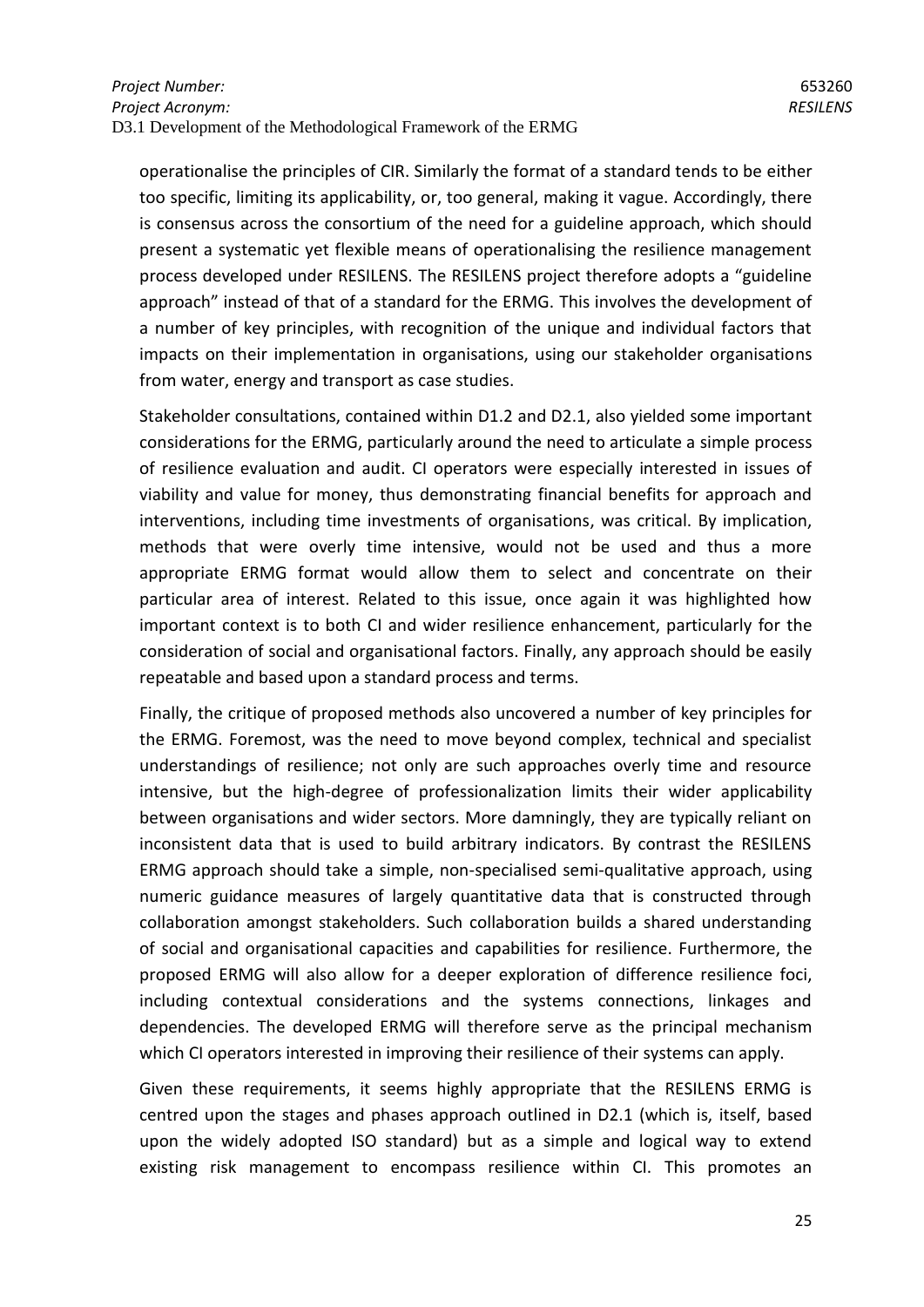understanding that the ERMG is a process, which takes users through a variety of bespoke tools, learning opportunities and signposts towards key sources of guidance, with the aim of enhancing the resilience of the CI system. Together, these understandings provide a clear direction of travel for the development of the ERMG and some key principles for getting there.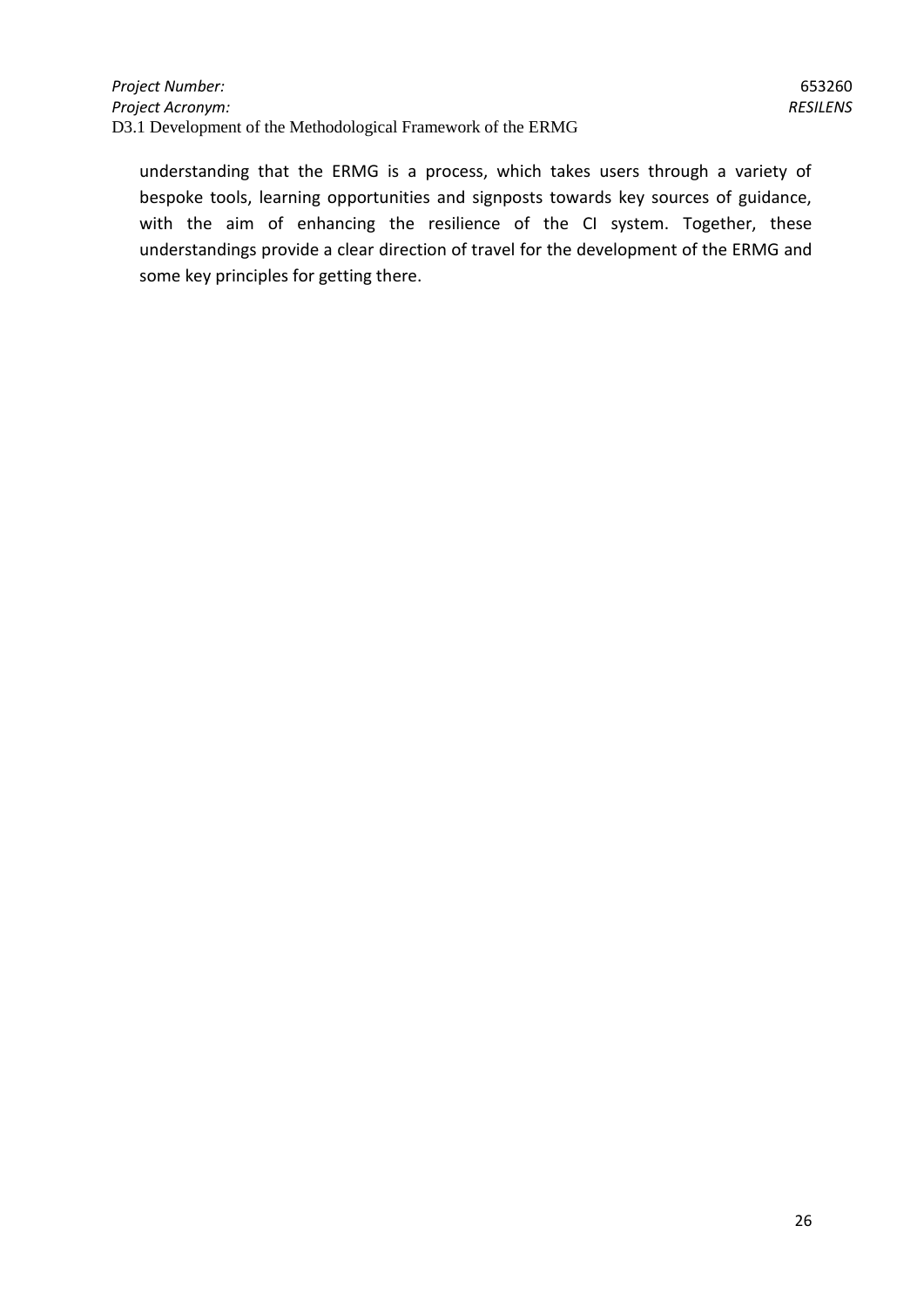# <span id="page-26-0"></span>**6. Summary and Next Steps**

As a conclusion to this work, it is important to take on board the critique of methodologies utilised by the RESILENS tools and reflect upon the implicit advantages and disadvantages proposed, as well as considering how the suite of tools complements each other. The overarching steps and stages approach builds upon the known ISO standards and provides a well-understood rationale, with flexibility and simplicity. More widely, the suite of tools contained within the ReMMAT provides variety of methods and approaches that are suitable to different sectors, scales and systems. In addition to this, the Quantitative tool developed by the RESILENS project offers benchmarking and comparison. However, it is the components tools of the ReMMAT that are considered as essential to the RESILENS methodology; the scorecard format of the matrix tool (digitised CI-RAT) provides a simple approach utilising quantitative and qualitative data, whilst the audit tool ( digitised PARET) allows further reflection and focus upon contextual concerns and organisational learning.

Going forward, this report highlights a number of issues for the development of the ERMG; foremost, is that the developed ERMG will provide important guidance on the terminology, concepts, relevant stages and steps associated with resilience management in CI. It will identify and contextualise resilience concepts in a form which can be easily adopted by CI operators to support their resilience management goals. The ERMG will further act as a sign post to the useful resilience evaluation and enhancement tools which could be implemented by the CI operators.

Regarding the use of the developed tools along with the developed ERMG, the understanding that the process of completing the resilience assessment and audit, typically in collaboration with other stakeholders, can often be more fruitful than simply the outcomes or scores generated should be noted. Thus a key challenge for future Tasks will be to attempt to capture this understanding. Similarly, there needs to be further clarification of the role of stakeholders, both internal and external to CI organisations, within the RESILENS process. Finally, a key challenge will be to evaluate the 'validity' and effectiveness of the different criteria in promoting resilience.

The ERMG provides a comprehensive guide to resilience within the CI sector, providing not only a common understanding of concepts, but also directs users to resources which can enhance their resilience. Critical in this is the sequencing of the toolkit, which will be informed by the ERMG through the use of steps and stages/essential criteria to guide CI users to the most appropriate methods for enhancing CIR; the RESILENS process begins by establishing the context of the system or system, before evaluating its resilience using the essential criteria and reflecting upon the spatial consequences using the GIS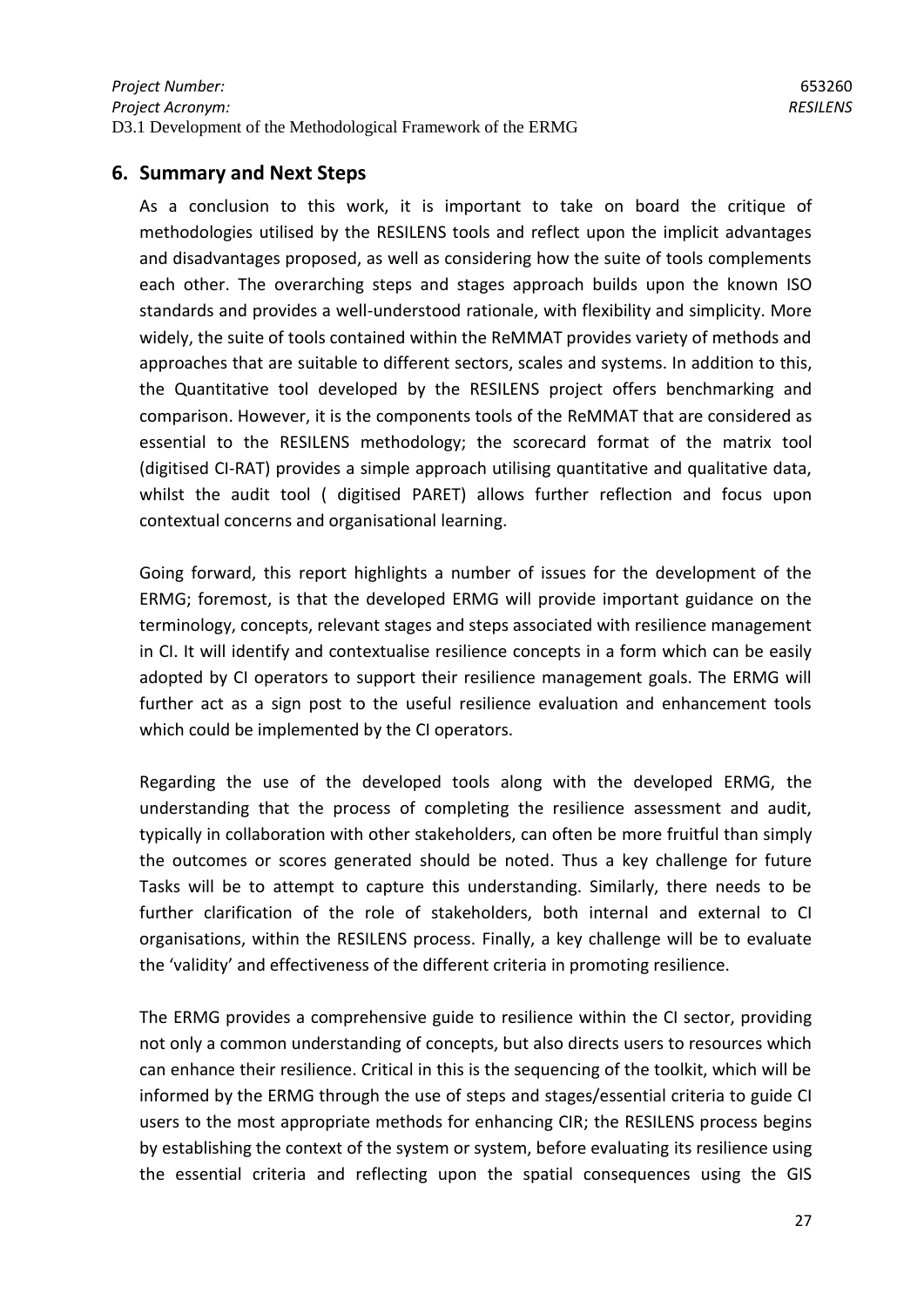mapping tool, before conducting a deeper examination of resilience priorities using the audit functions. Within this process the ERMG both foregrounds critical information and common understandings, but also provides bespoke signposting to learning and further guidance through RESILENS tools (including the CONOPS approach being developed in WP5), and proposed training resources which allow users with different resilience interests and priorities to engage with this wider resilience process at different stages. This is highlighted in Figure 6.1.



**Figure 6.1 – ERMG Signposting**

The development of a draft ERMG will be continued through Task 3.3, with subsequent work-packages carrying out table-top testing and further iterative refinement of the document.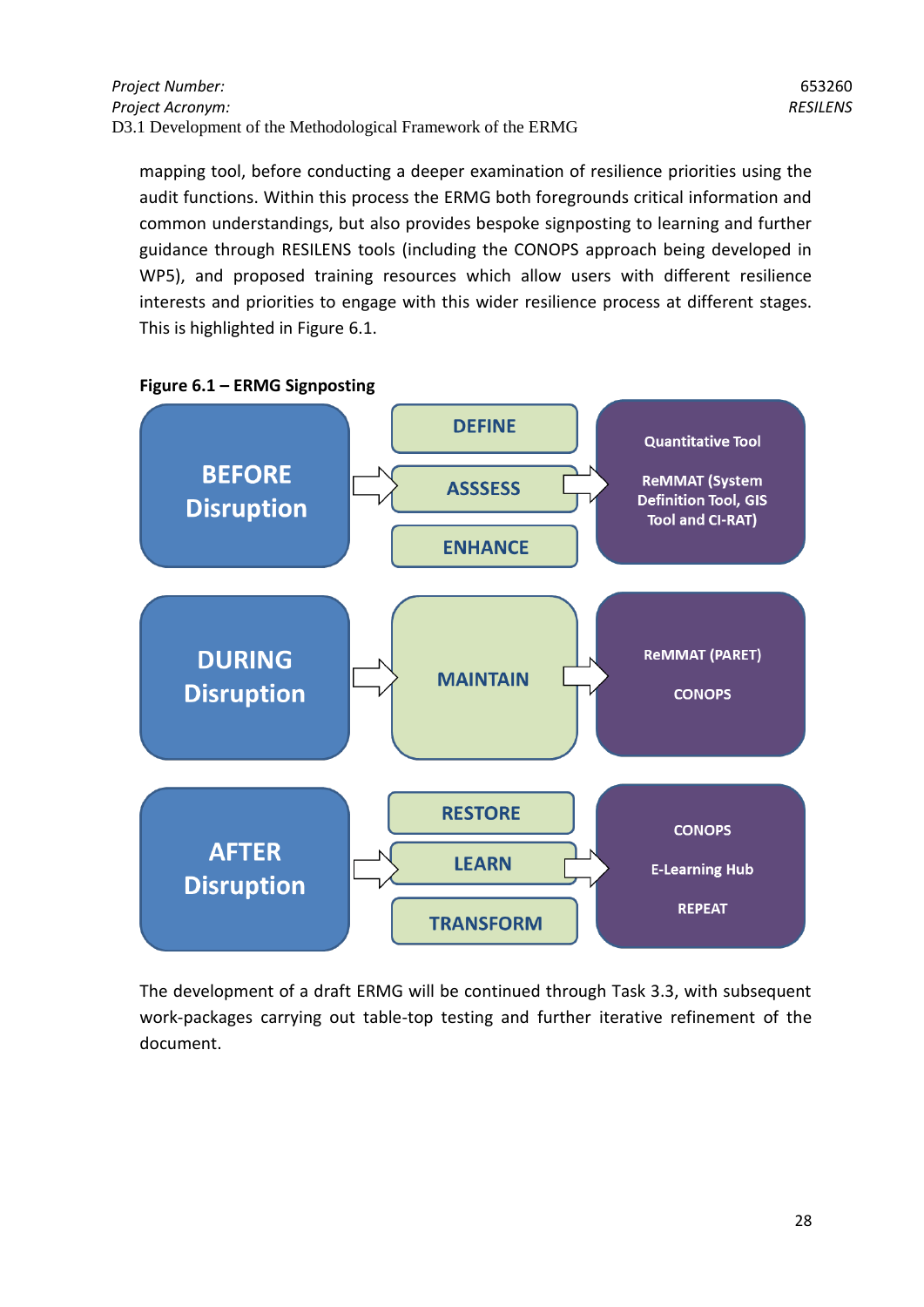# **References**

This document draws from the collected work of WP1 and WP2; consequently only supplementary references are listed below.

Bakkensen, L.A., Fox-Lent, C., Read, L. and Linkov, I., (2016) Validating Resilience and Vulnerability Indices in the Context of Natural Disasters. *Risk Analysis*. TBC.

Bruneau, M., S. Chang, R. Eguchi, G. Lee, T. O'Rourke, A. Reinhorn, M. Shinozuka, K. Tierney, W. Wallace, and D. von Winterfelt (2003) A framework to quantitatively assess and enhance the seismic resilience of communities. *Earthquake Spectra* 19(4): 733–752.

Chang, S. E. (2009) Infrastructure resilience to disasters. *The Bridge,* 44(3).

Coaffee, J.and Lee, P. (2016) *Urban Resilience: planning for risk crisis and uncertainty,* Palgrave Macmillan.

Cutter, S. L., Barnes, L., Berry, M., Burton, C., Evans, E., Tate, E. and Webb, J. (2008) 'A Placebased Model for Understanding Community Resilience to Natural Disasters', *Global Environmental Change*, *18*, 598–606.

Cutter, S. L., Burton, C. G., and Emrich, C. T. (2010) 'Disaster Resilience Indicators for Benchmarking Baseline Conditions', *Journal of Homeland Security and Emergency Management*, 7, 1, Article 51.

European Commission (2010) Risk Assessment and Mapping Guidelines for Disaster management. SEC, 1626.

Fisher, R., & Norman, M. (2010) Developing measurement indices to enhance protection and resilience of critical infrastructure and key resources. *Journal of business continuity & emergency planning,* 4(3), 191-206.

Hinkel, J. (2011) '"Indicators of Vulnerability and Adaptive Capacity": Towards a Clarification of the Science–Policy Interface', *Global Environmental Change*, *21*, 1, 198–208.

International Standards Organisation (2009).ISO 31000:2009, Risk Management—Principles and Guidelines, Geneva .